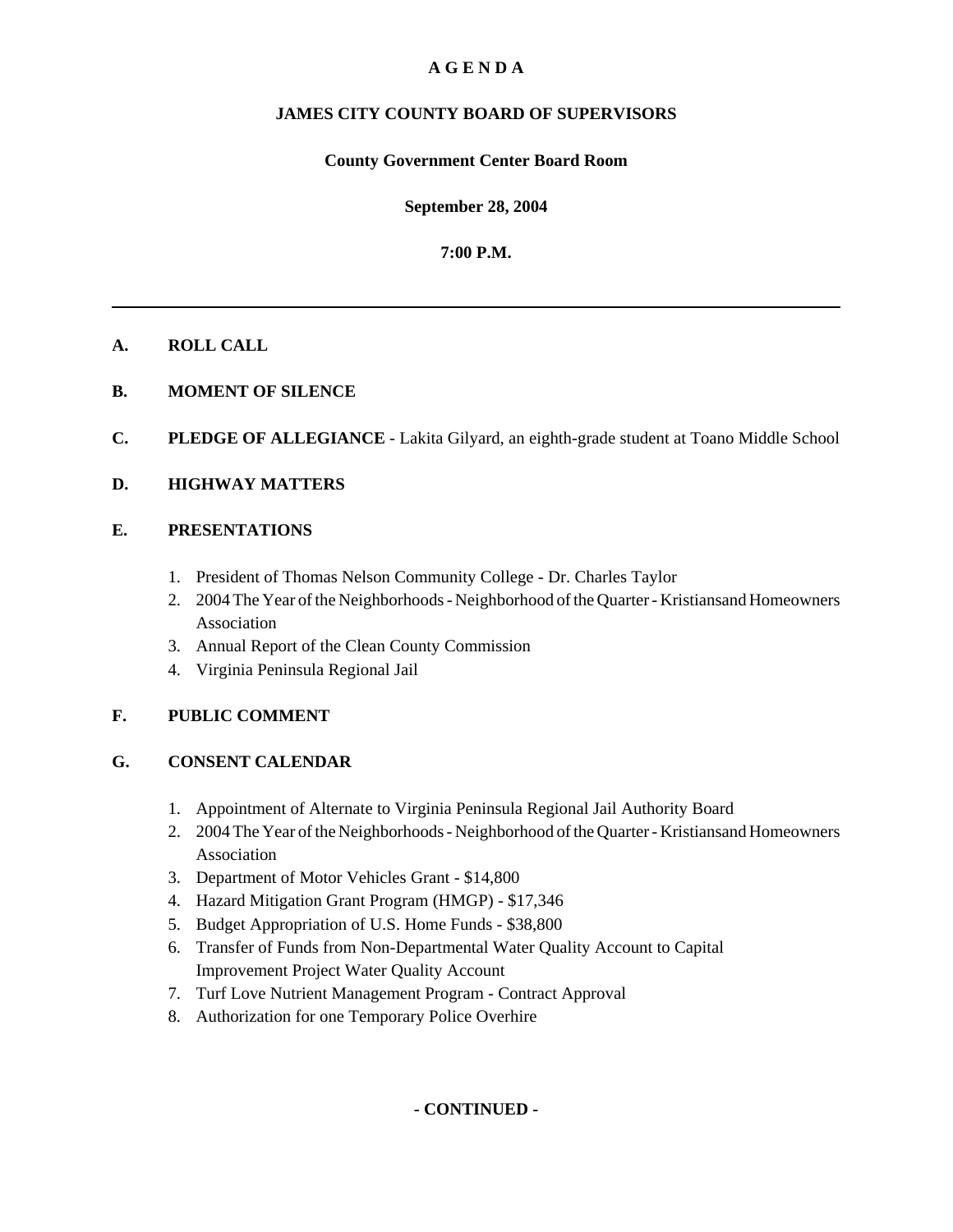# **H. BOARD CONSIDERATIONS**

- 1. Primary Principles for Five Forks Area of James City County
- 2. Request for Speed Limit Reduction Ironbound Road at Five Forks
- 3. High School Bond Referendum

# **I. PUBLIC COMMENT**

# **J. REPORTS OF THE COUNTY ADMINISTRATOR**

# **K. BOARD REQUESTS AND DIRECTIVES**

## **L. ADJOURNMENT**

092804bs.age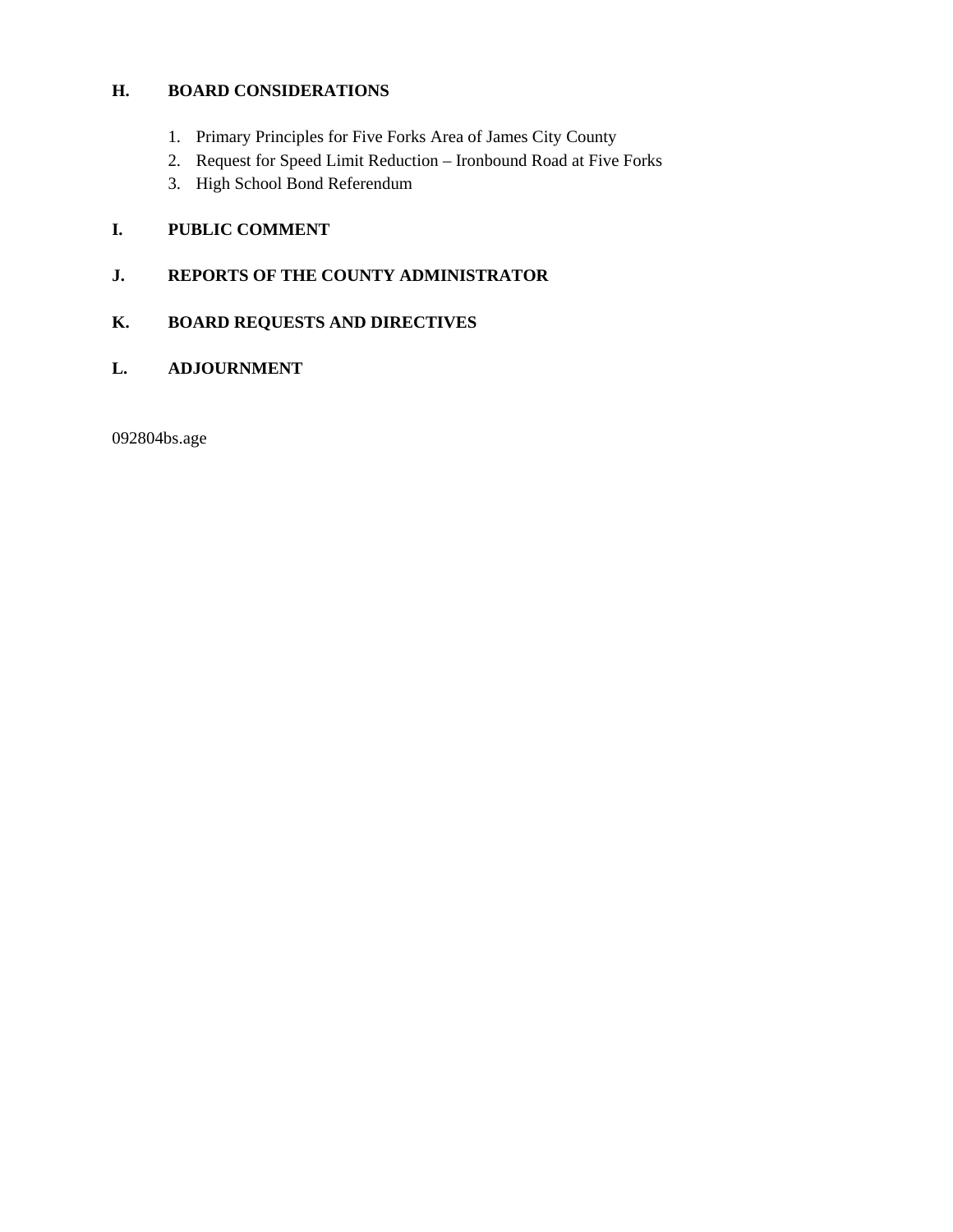DATE: September 28, 2004

TO: The Board of Supervisors

FROM: Sanford B. Wanner, County Administrator

l

SUBJECT: Appointment of Alternate to Virginia Peninsula Regional Jail Authority Board

The County Administrator is appointed as the County's representative on the Virginia Peninsula Regional Jail Authority (VPRJA) and it is permissible to have an alternate in the event the representative is unable to attend the VPRJA meetings.

I recommend the Board adopt the attached resolution appointing Suzanne R. Mellen as the alternate to the VPRJA Board.

Sanford B. Wanner

\_\_\_\_\_\_\_\_\_\_\_\_\_\_\_\_\_\_\_\_\_\_\_\_\_\_\_\_\_\_\_\_\_

SBW/gb VPRJAappt.mem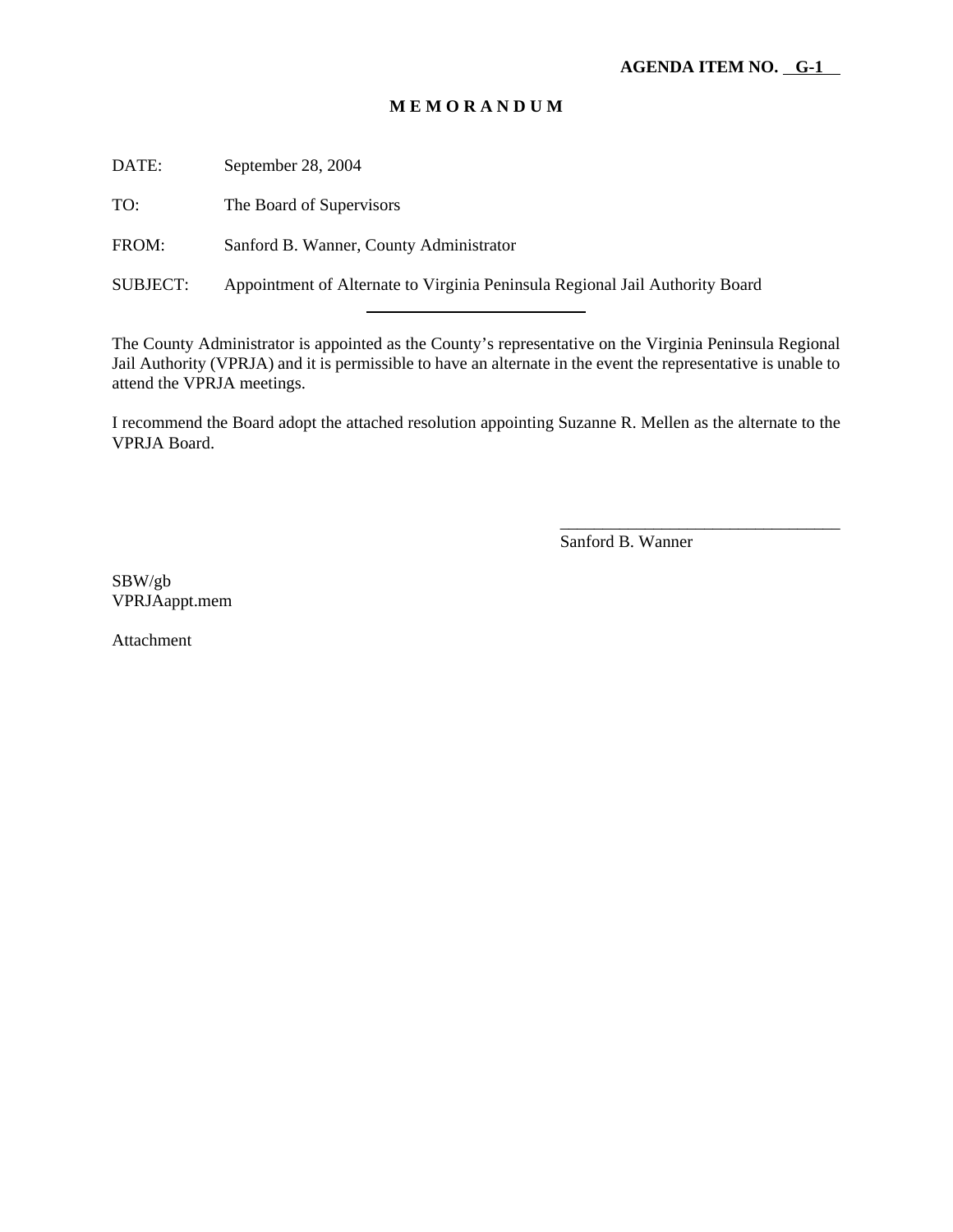#### APPOINTMENT OF ALTERNATE TO

#### VIRGINIA PENINSULA REGIONAL JAIL AUTHORITY BOARD

- WHEREAS, the County Administrator is appointed at the County's representative on the Virginia Peninsula Regional Jail Authority (VPRJA); and
- WHEREAS, there are occasions that the representative is unable to attend VPRJA meetings.
- NOW, THEREFORE, BE IT RESOLVED by the Board of Supervisors of James City County, Virginia, that Suzanne R. Mellen, Acting Assistant County Administrator, is appointed as the County's alternate to the VPRJA Board.

Bruce C. Goodson Chairman, Board of Supervisors

\_\_\_\_\_\_\_\_\_\_\_\_\_\_\_\_\_\_\_\_\_\_\_\_\_\_\_\_\_\_\_\_\_\_\_\_

ATTEST:

Sanford B. Wanner Clerk to the Board

\_\_\_\_\_\_\_\_\_\_\_\_\_\_\_\_\_\_\_\_\_\_\_\_\_\_\_\_\_\_\_\_

Adopted by the Board of Supervisors of James City County, Virginia, this 28th day of September, 2004.

VPRJAappt.res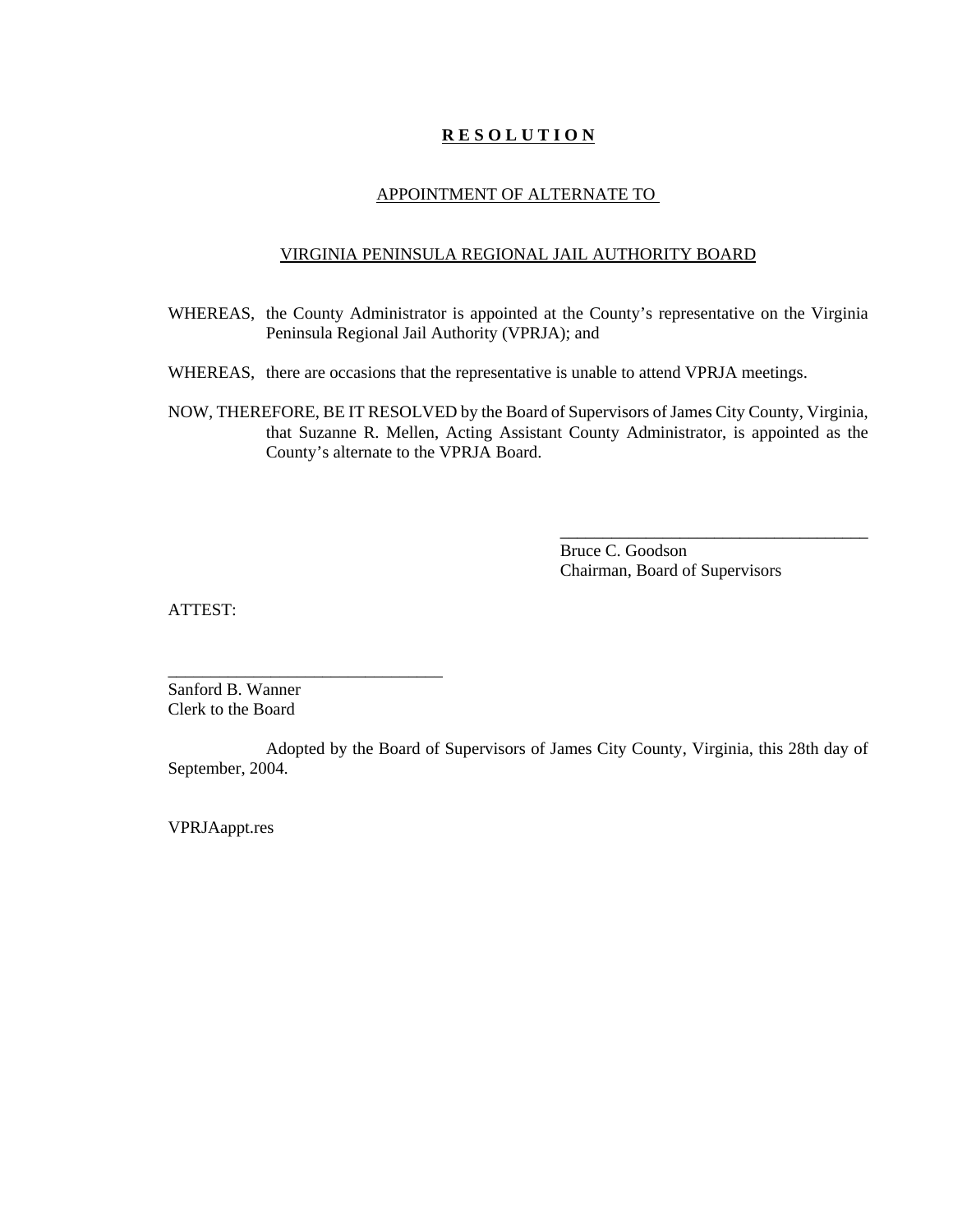DATE: September 28, 2004 TO: The Board of Supervisors FROM: Barbara E. Watson, Director, Neighborhood Connections SUBJECT: 2004 The Year of the Neighborhoods - Neighborhood of the Quarter - Kristiansand Homeowners Association l

At the January 13 Board meeting, 2004 was proclaimed as The Year of the Neighborhoods. In celebration of County neighborhoods and all that they do, Neighborhood Connections is recognizing a Neighborhood of the Quarter. The neighborhood receiving that recognition for the second quarter of 2004 is the Kristiansand Homeowners Association.

Staff recommends approval of the attached resolution proclaiming the Kristiansand Homeowners Association as the James City County Neighborhood of the Quarter.

Barlana & Udtson

\_\_\_\_\_\_\_\_\_\_\_\_\_\_\_\_\_\_\_\_\_\_\_\_\_\_\_\_\_\_\_\_\_

CONCUR:

Carol M. Luckam

BEW/gs kristiansand04.mem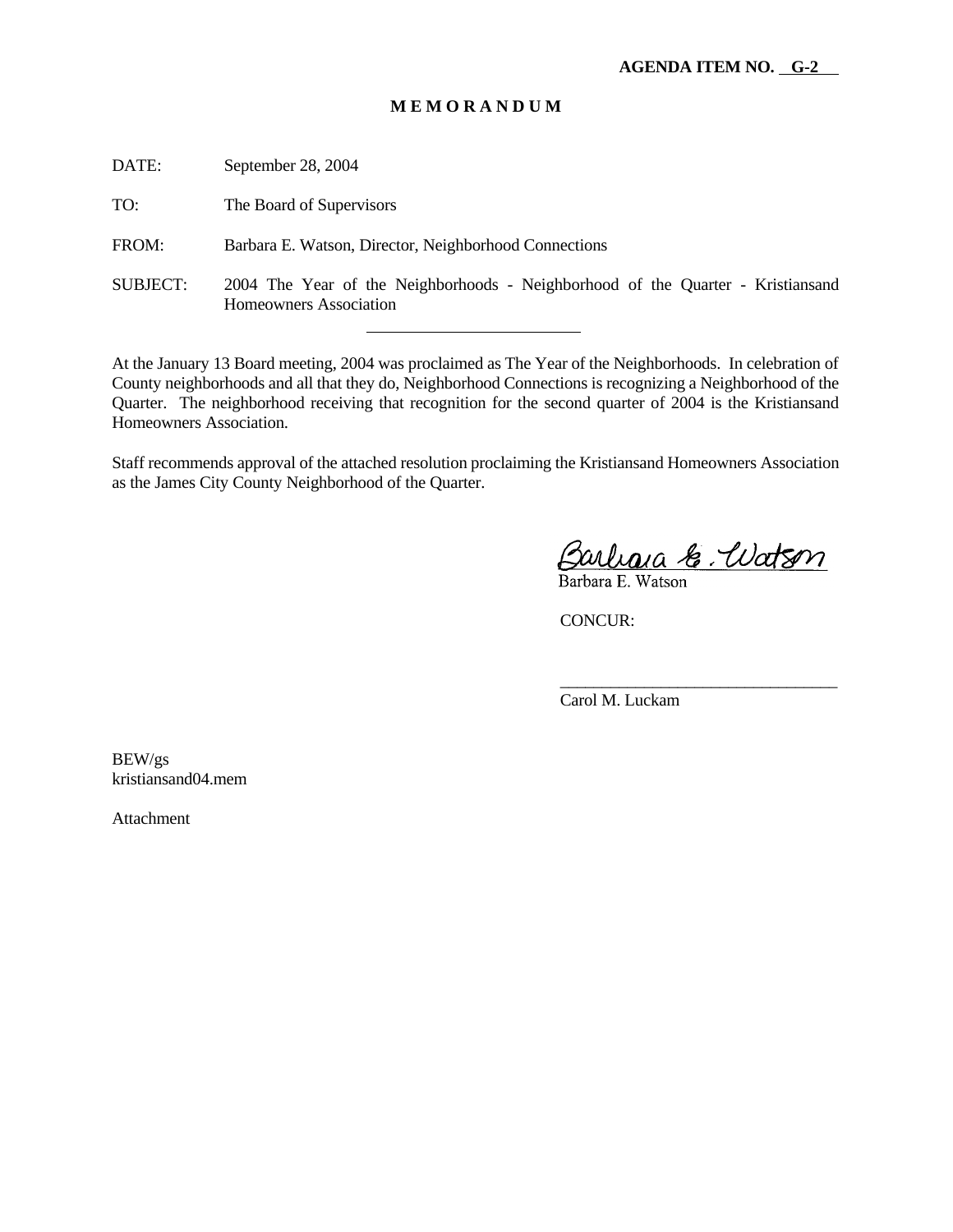#### 2004 THE YEAR OF THE NEIGHBORHOODS -

#### NEIGHBORHOOD OF THE QUARTER - KRISTIANSAND HOMEOWNERS ASSOCIATION

- WHEREAS, Kristiansand Homeowners Association is a voluntary self-managed association located in the Stonehouse district. The Kristiansand Homeowners Association was organized in 1997 and consists of 200 single-family homes; and
- WHEREAS, Kristiansand Homeowners Association's mission is to preserve and protect the integrity of the neighborhood, and one of its major responsibilities is to maintain a three-acre park used by all its residents; and
- WHEREAS, the key to the success of Kristiansand Homeowners Association lies in its active board, residents, and partnerships with other agencies working together through these efforts:
	- C collection of \$5,000 from residents toward funding playground equipment; C grants awarded through Neighborhood Connections and Parks and Recreation for park improvements;
	- C monthly board meetings;
	- C quarterly newsletter and separate flyers distributed for special events;
	- C Easter egg hunt and bunny paw prints put down on pavement throughout neighborhood; C annual spring yard sale;
	- C annual "Picnic in the Park";
	- C Fall Festival & Chili Cook-Off;
	- C neighborhood Christmas tree lighting ceremony;
	- C Santa visits homes delivering gifts for each child;
	- C holiday house decorating contest/ribbons awarded in various categories; and
	- C Wonderful Wednesdays in the Park (summer).
- NOW, THEREFORE, BE IT RESOLVED that the Board of Supervisors of James City County, Virginia, does hereby proclaim Kristiansand Homeowners Association Neighborhood of the Quarter for the third quarter of 2004 in connection with the celebration of the 10th Anniversary of Neighborhood Connections.

Bruce C. Goodson Chairman, Board of Supervisors

\_\_\_\_\_\_\_\_\_\_\_\_\_\_\_\_\_\_\_\_\_\_\_\_\_\_\_\_\_\_\_\_\_\_\_\_

ATTEST:

Sanford B. Wanner Clerk to the Board

\_\_\_\_\_\_\_\_\_\_\_\_\_\_\_\_\_\_\_\_\_\_\_\_\_\_\_\_\_\_\_\_

Adopted by the Board of Supervisors of James City County, Virginia, this 28th day of September, 2004.

kristiansand04.res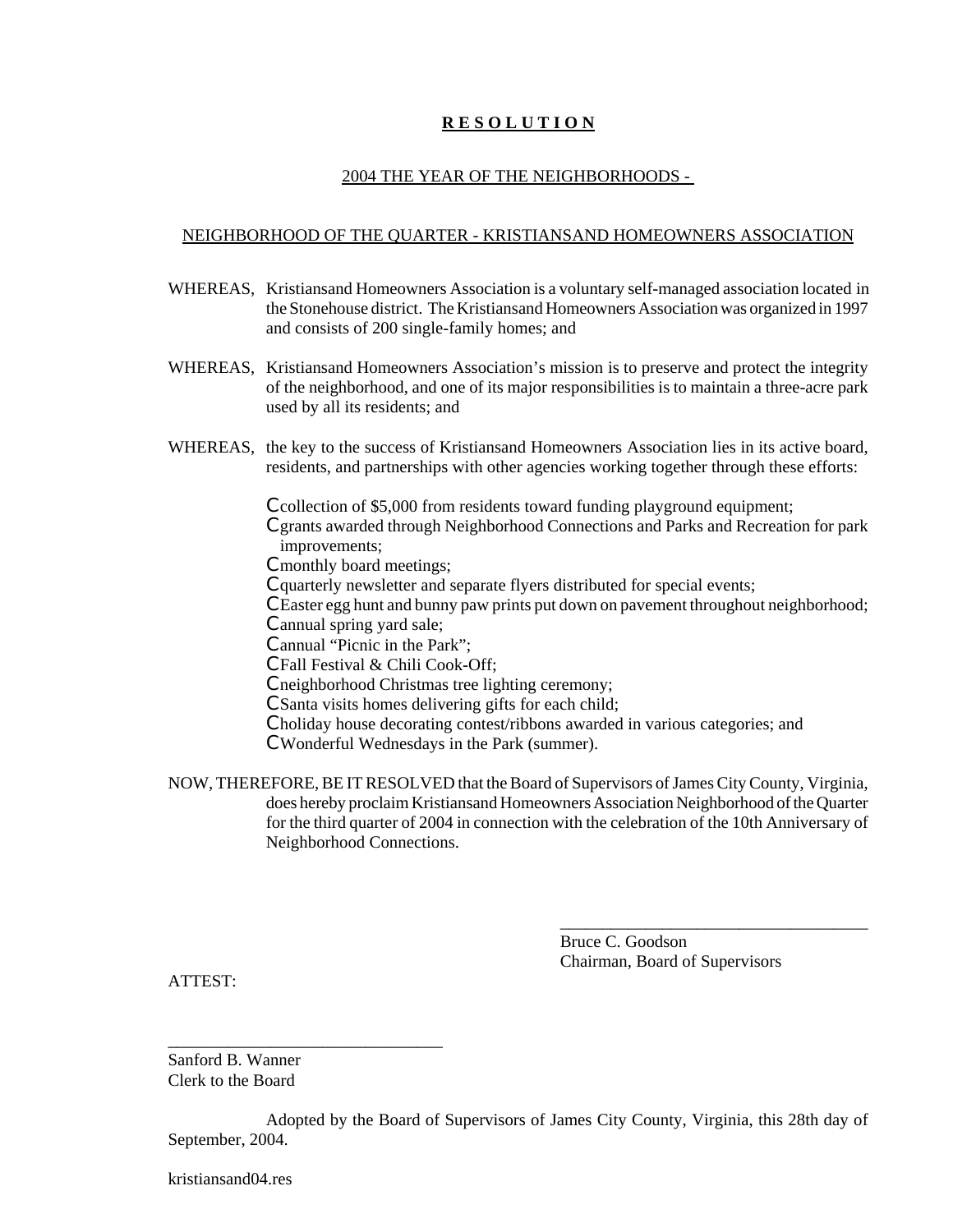DATE: September 28, 2004

TO: The Board of Supervisors

FROM: Emmett Harmon, Deputy Chief of Police

SUBJECT: Department of Motor Vehicles Grant - \$14,800

The Department of Motor Vehicles has approved a grant in the amount of \$14,800 to the Police Department to address traffic problems to include DUI, Speed, and Occupancy Restraint Usage. The funds will provide overtime hours for officers and the purchase of two radar devices.

Staff recommends adoption of the attached resolution to appropriate funds.

Emmett Harmon

CONCUR:

supeared David A. Daigneault

\_\_\_\_\_\_\_\_\_\_\_\_\_\_\_\_\_\_\_\_\_\_\_\_\_\_\_\_\_\_\_

EH/gs DMV04grant.mem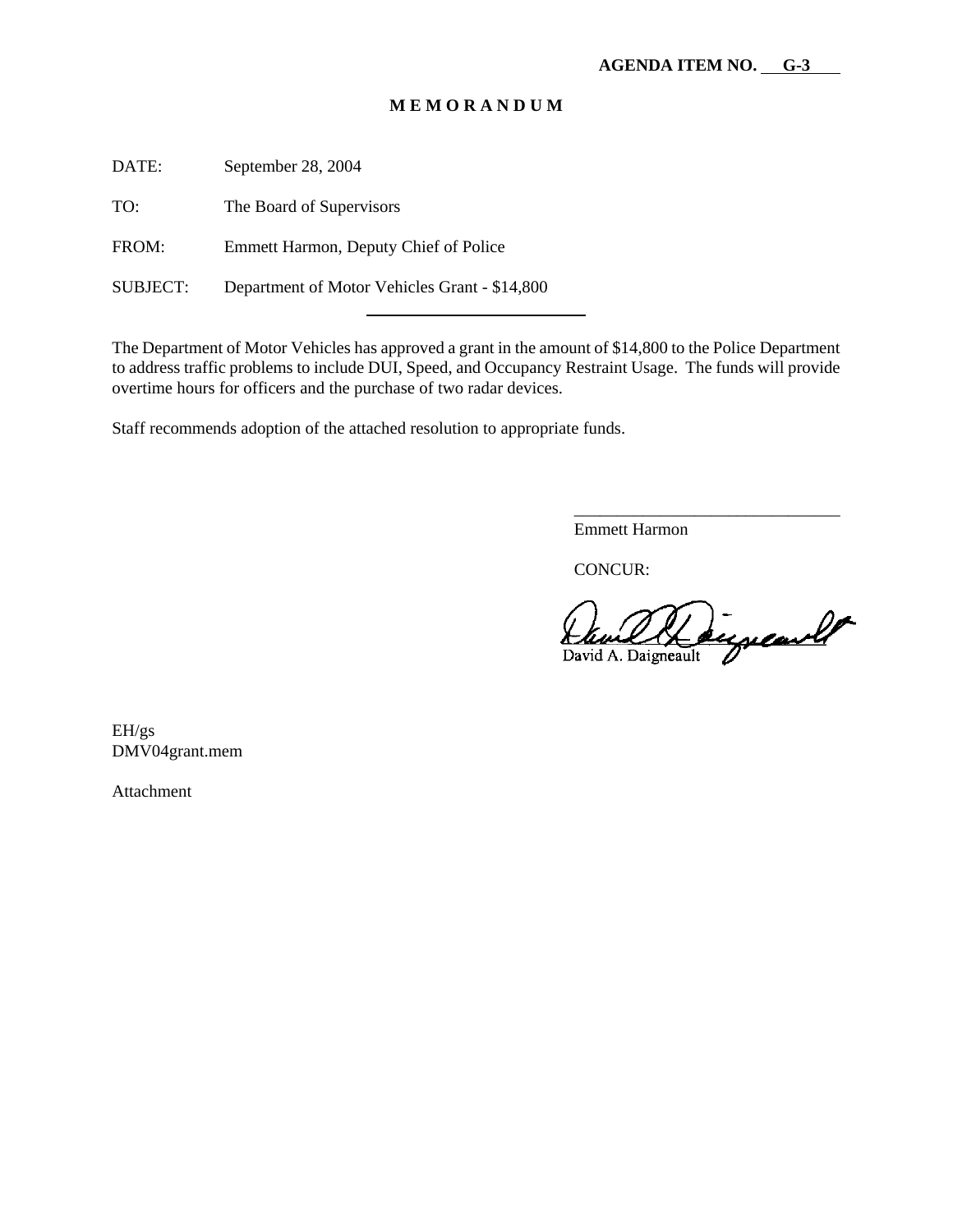#### DEPARTMENT OF MOTOR VEHICLES GRANT - \$14,800

- WHEREAS, the Department of Motor Vehicles has approved a grant in the amount of \$14,800 to the Police Department for traffic enforcement, overtime, and related equipment; and
- WHEREAS, the grant only requires a soft money local match, thus eliminating any additional spending by the Police Department, excluding court overtime and equipment maintenance; and
- WHEREAS, the grant is administered by the Department of Motor Vehicles according to the Federal government fiscal year, which runs from October 1 through September 30.
- NOW, THEREFORE, BE IT RESOLVED that the Board of Supervisors of James City County, Virginia, hereby authorizes the following appropriation amendments to the Special Projects/Grants Fund:

Revenue:

DMV - FY 05 Highway Safety \$14,800

Expenditure:

\_\_\_\_\_\_\_\_\_\_\_\_\_\_\_\_\_\_\_\_\_\_\_\_\_\_\_\_\_\_\_\_

DMV - FY 05 Highway Safety \$14,800

\_\_\_\_\_\_\_\_\_\_\_\_\_\_\_\_\_\_\_\_\_\_\_\_\_\_\_\_\_\_\_\_\_\_\_\_

Bruce C. Goodson Chairman, Board of Supervisors

ATTEST:

Sanford B. Wanner Clerk to the Board

Adopted by the Board of Supervisors of James City County, Virginia, this 28th day of September, 2004.

DMV04grant.res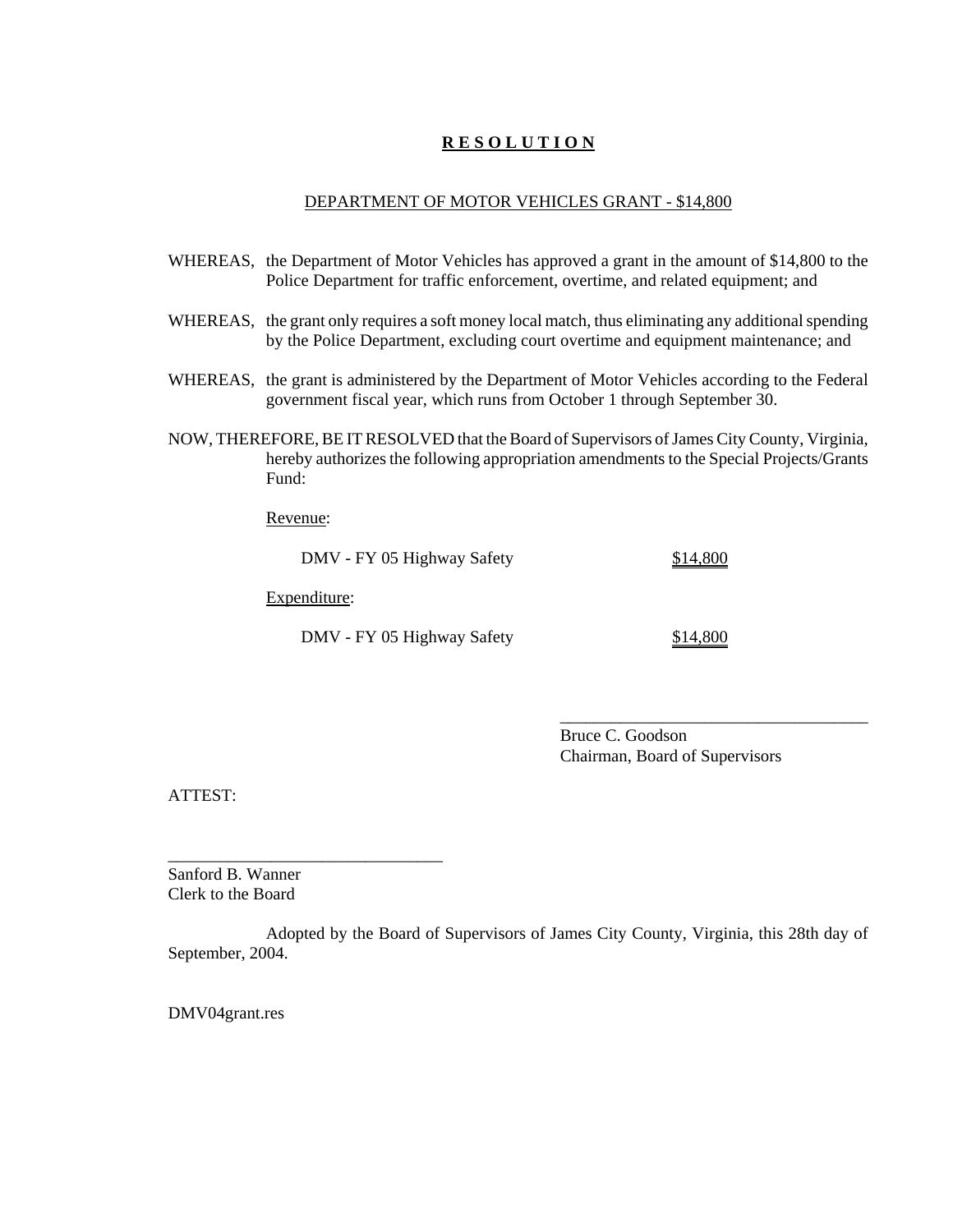DATE: September 28, 2004

TO: The Board of Supervisors

FROM: Richard M. Miller, Fire Chief

SUBJECT: Hazard Mitigation Grant Program (HMGP) - \$17,346

l

The Federal Emergency Management Agency has approved funding in the amount of \$129,948 to the Cities of Hampton, Newport News, Williamsburg, and the Counties of James City and York to develop a Regional All-Hazards Mitigation Plan that meets the requirements of the Disaster Mitigation Act of 2000. Of the amount awarded, James City County has received \$17,346 to carry out its portion of the plan development. The grant will be administered by the Virginia Department of Emergency Management.

Staff recommends adoption of the attached resolution to appropriate funds.

Richard M. M. M.

RMM/gs HMGPgrant.mem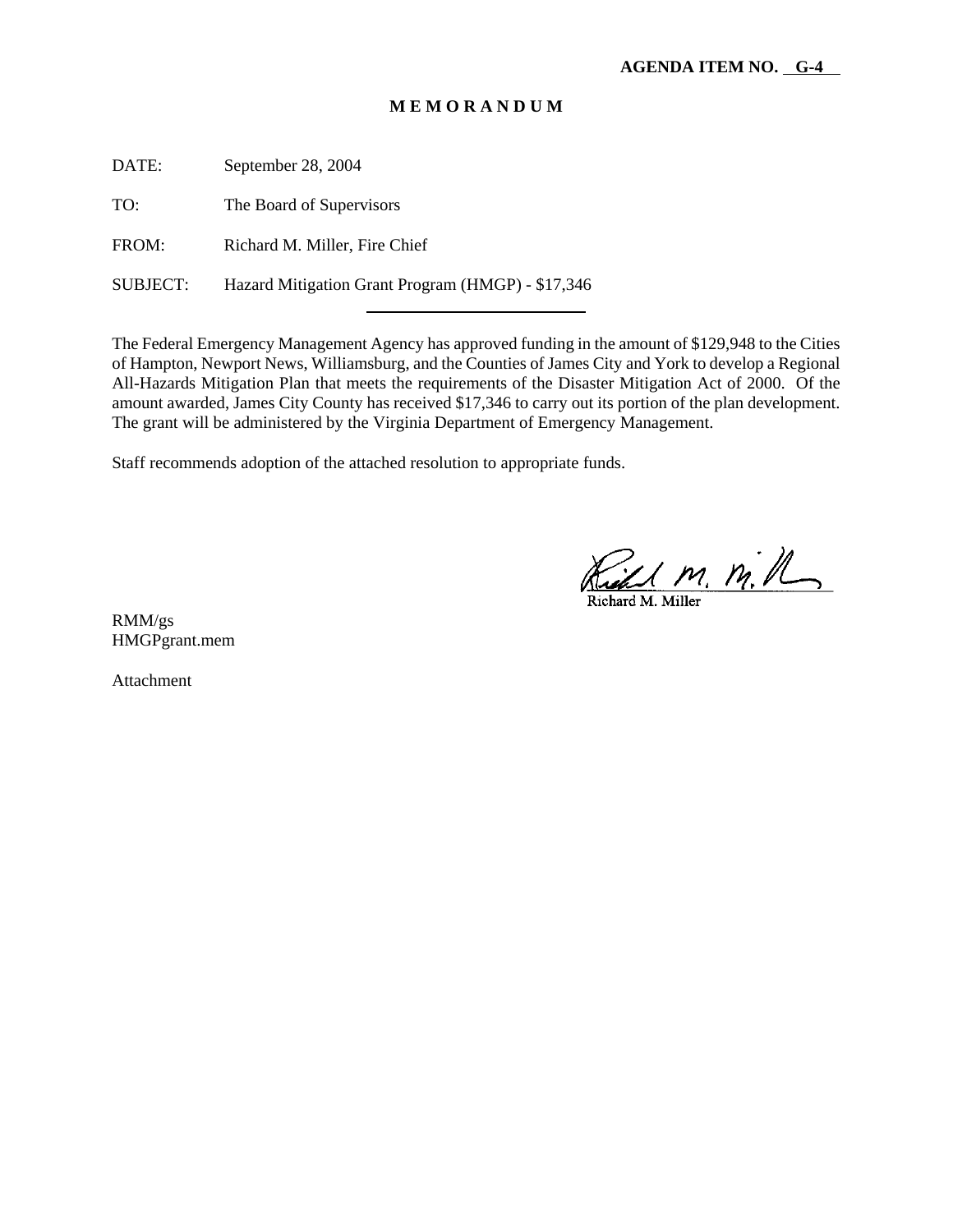#### HAZARD MITIGATION GRANT PROGRAM (HMGP) - \$17,346

- WHEREAS, the Federal Emergency Management Agency has approved a grant in the amount of \$17,346 to the Fire Department for emergency operations planning; and
- WHEREAS, the grant has no local match requirements thus eliminating any additional spending by the Fire Department; and
- WHEREAS, the grant is administered by the Virginia Department of Emergency Management. The grant period will end December 2005.
- NOW, THEREFORE, BE IT RESOLVED that the Board of Supervisors of James City County, Virginia, hereby authorizes the following appropriation amendments to the Special Projects/Grants Fund:

Revenue:

| <b>VDEM</b> - Mitigation Planning | \$17,346 |
|-----------------------------------|----------|
| Expenditure:                      |          |
| <b>VDEM</b> - Mitigation Planning | \$17,346 |

Bruce C. Goodson Chairman, Board of Supervisors

\_\_\_\_\_\_\_\_\_\_\_\_\_\_\_\_\_\_\_\_\_\_\_\_\_\_\_\_\_\_\_\_\_\_\_\_

ATTEST:

Sanford B. Wanner Clerk to the Board

\_\_\_\_\_\_\_\_\_\_\_\_\_\_\_\_\_\_\_\_\_\_\_\_\_\_\_\_\_\_\_\_

Adopted by the Board of Supervisors of James City County, Virginia, this 28th day of September, 2004.

HMGPgrant.res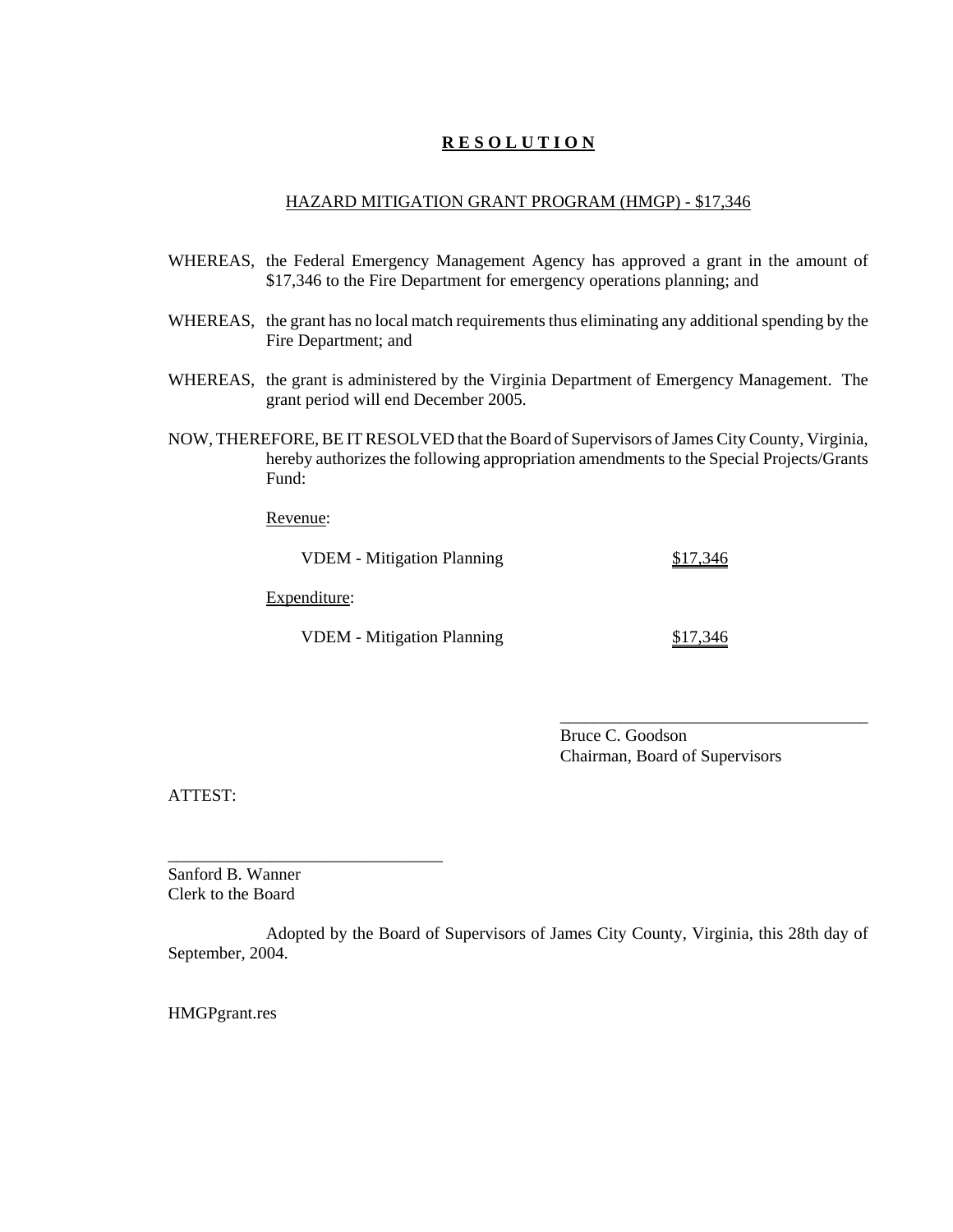DATE: September 28, 2004

TO: The Board of Supervisors

FROM: Wayland N. Bass, County Engineer

SUBJECT: Budget Appropriation of U.S. Home Funds - \$38,800

l

The County granted an exception, with conditions, to the Chesapeake Bay Ordinance allowing U.S. Home to construct sanitary sewers in the Resource Protection Area (RPA). One condition is that U.S. Home reimburse the County for third-party environmental inspection services during sewer construction.

The County has started paying monthly inspections bills from the Capital Improvement Program (CIP) Water Quality account. U.S. Home has been making reimbursement. Staff recommends appropriation of reimbursements to the CIP Water Quality account.

Staff recommends adoption of the attached resolution.

Wayland N. Bass

\_\_\_\_\_\_\_\_\_\_\_\_\_\_\_\_\_\_\_\_\_\_\_\_\_\_\_\_\_\_\_\_\_

\_\_\_\_\_\_\_\_\_\_\_\_\_\_\_\_\_\_\_\_\_\_\_\_\_\_\_\_\_\_\_\_\_\_

CONCUR:

John T. P. Horne

WNB/gs UShomefund.mem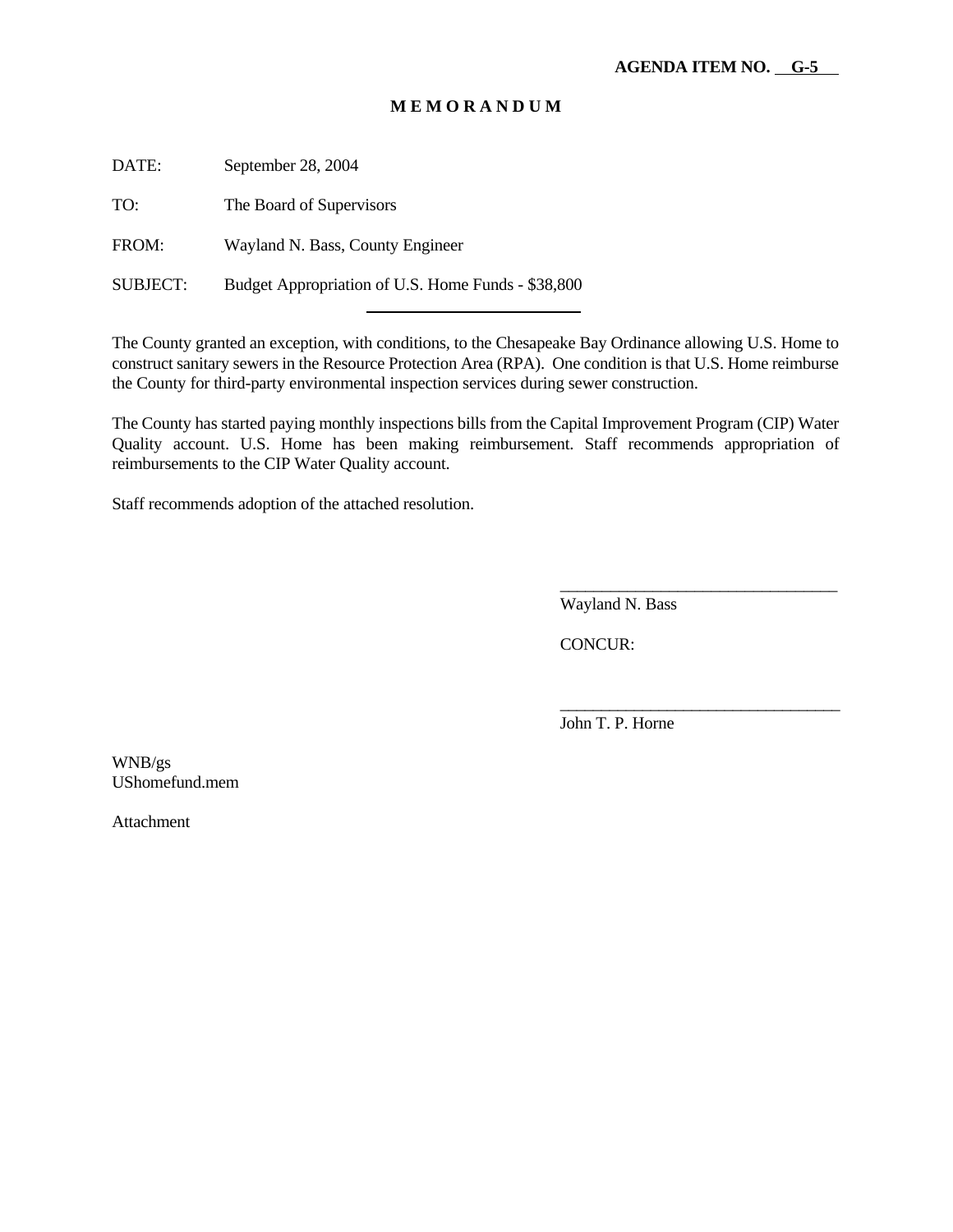#### BUDGET APPROPRIATION OF U.S. HOME FUNDS - \$38,800

- WHEREAS, the Board of Supervisors of James City County has been requested to approve the appropriation of funds from U.S. Home to the Water Quality account in the FY 2005 Operating Budget.
- NOW, THEREFORE, BE IT RESOLVED that the Board of Supervisors of James City County, Virginia, hereby authorizes the following appropriation to the General Fund Water Quality account:

Revenue:

Miscellaneous Revenue  $$38,800$ 

Expenditure:

Water Quality Account \$38,800

Bruce C. Goodson Chairman, Board of Supervisors

\_\_\_\_\_\_\_\_\_\_\_\_\_\_\_\_\_\_\_\_\_\_\_\_\_\_\_\_\_\_\_\_\_\_\_\_

ATTEST:

\_\_\_\_\_\_\_\_\_\_\_\_\_\_\_\_\_\_\_\_\_\_\_\_\_\_\_\_\_\_\_\_ Sanford B. Wanner Clerk to the Board

Adopted by the Board of Supervisors of James City County, Virginia, this 28th day of September, 2004.

UShomefund.res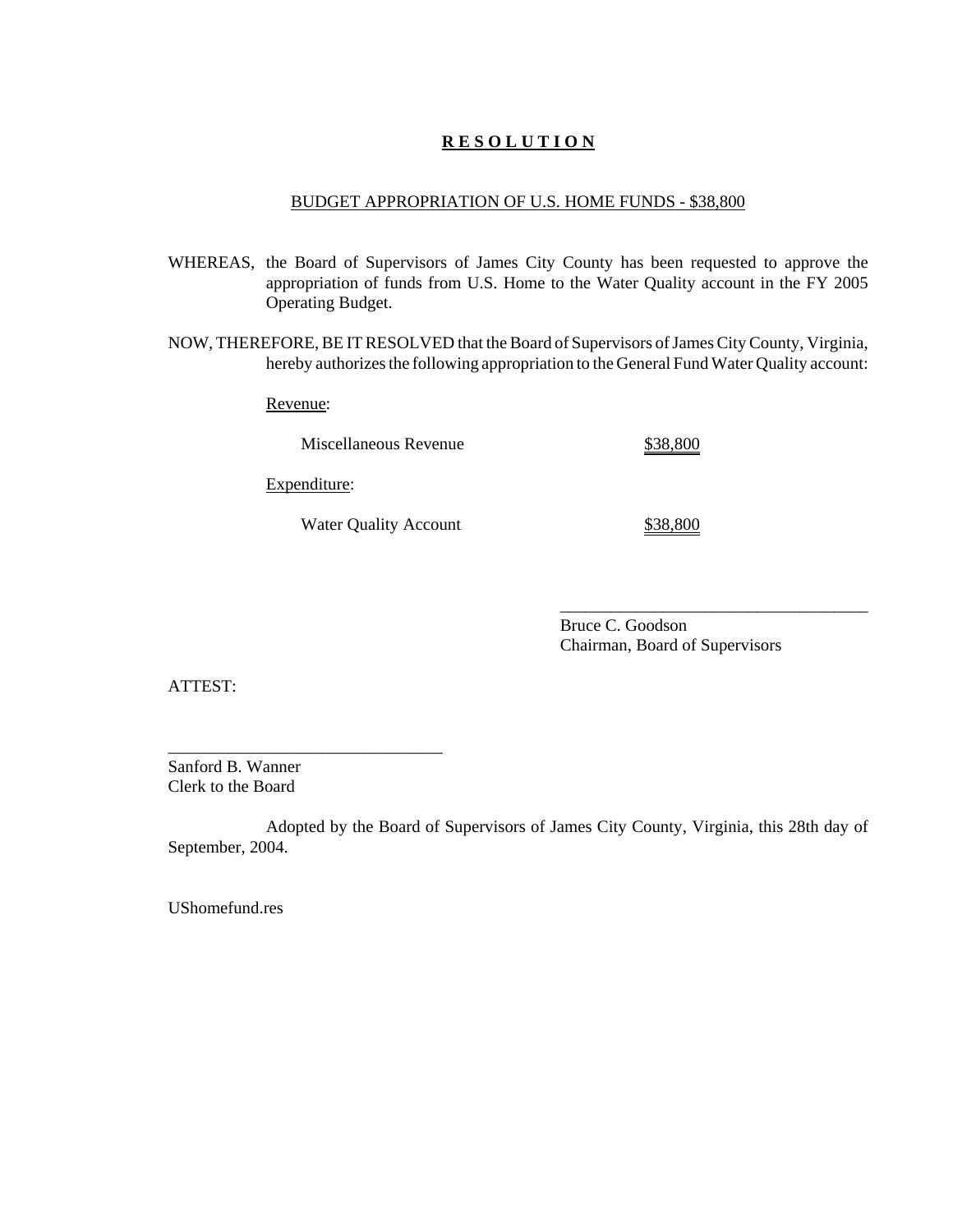| DATE:           | September 28, 2004                                                                                                           |
|-----------------|------------------------------------------------------------------------------------------------------------------------------|
| TO:             | The Board of Supervisors                                                                                                     |
| FROM:           | John T. P. Horne, Development Manager                                                                                        |
| <b>SUBJECT:</b> | Transfer of Funds from Non-Departmental Water Quality Account to Capital Improvement<br><b>Project Water Quality Account</b> |
|                 |                                                                                                                              |

Development Management and Financial and Management Services staff have been discussing the use of the account balances related to Water Quality for FY 2005 and 2006. Attached is a general spending plan for these fiscal years. Staff is requesting the transfers of funds in order to allow FY 2005 projects to proceed.

Staff recommends the transfer of funds from the Non-Departmental Water Quality account to the Development Management Professional Services account and to the Cooperative Extension Operating budget in order to cover the cost of the PRIDE and Turf Love Nutrient Management Programs. The remainder of the Non-departmental funds will be transferred to the Capital Improvement Project Water Quality account to fund construction projects.

Staff recommends adoption of the attached resolution.

John T.P. Horne

\_\_\_\_\_\_\_\_\_\_\_\_\_\_\_\_\_\_\_\_\_\_\_\_\_\_\_\_\_\_\_\_

JTPH/gs waterqual.mem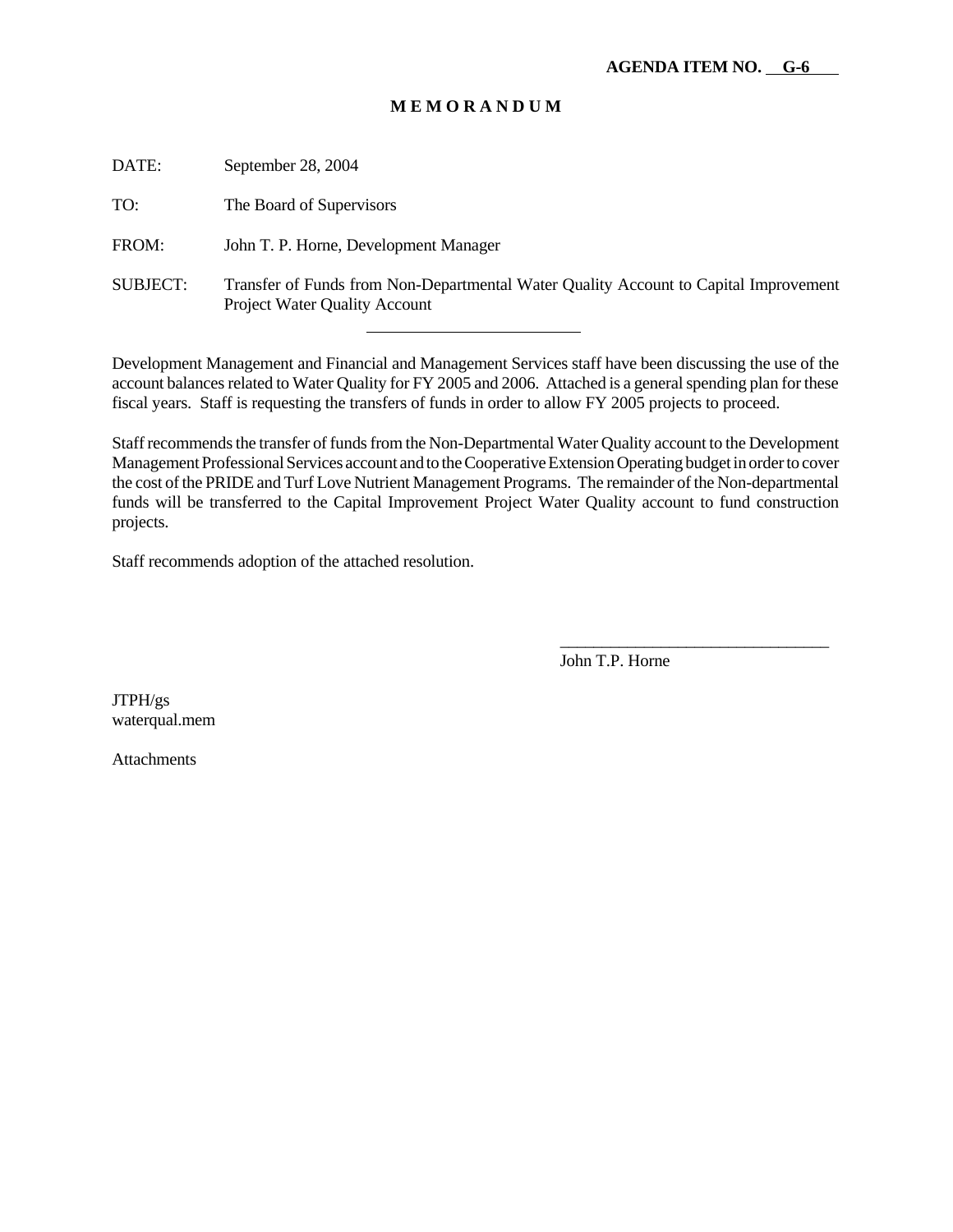## TRANSFER OF FUNDS FROM NON-DEPARTMENTAL WATER QUALITY ACCOUNT TO

## CAPITAL IMPROVEMENT PROJECT WATER QUALITY ACCOUNT

|                                                                                                                                                                        | WHEREAS, the Board of Supervisors wishes to allocate funds to the appropriate accounts to fund the<br>necessary Water Quality projects and programs; and |                                      |  |
|------------------------------------------------------------------------------------------------------------------------------------------------------------------------|----------------------------------------------------------------------------------------------------------------------------------------------------------|--------------------------------------|--|
|                                                                                                                                                                        | WHEREAS, staff is requesting the transfer of funds in order for all FY 2005 projects to proceed.                                                         |                                      |  |
| NOW, THEREFORE, BE IT RESOLVED that the Board of Supervisors of James City County, Virginia,<br>hereby authorizes the following transfer of funds in the General Fund: |                                                                                                                                                          |                                      |  |
|                                                                                                                                                                        | From:                                                                                                                                                    |                                      |  |
|                                                                                                                                                                        | Non-Departmental Water Quality Account                                                                                                                   | \$293,200.00                         |  |
|                                                                                                                                                                        | To:                                                                                                                                                      |                                      |  |
|                                                                                                                                                                        | <b>Transfer to Capital Projects</b><br>Development Management Professional Services Account<br><b>Cooperative Extension Operating Account</b>            | \$254,665.00<br>36,663.00<br>1872.00 |  |
|                                                                                                                                                                        | Total                                                                                                                                                    | \$293,200.00                         |  |
| BE IT FURTHER RESOLVED, that the Board also authorizes the following appropriation to the Capital<br>Projects Fund:                                                    |                                                                                                                                                          |                                      |  |
|                                                                                                                                                                        | Revenue:                                                                                                                                                 |                                      |  |
|                                                                                                                                                                        | <b>Transfer from General Fund</b>                                                                                                                        | \$254,665.00                         |  |
|                                                                                                                                                                        | Expenditure:                                                                                                                                             |                                      |  |
|                                                                                                                                                                        | Water Quality Improvement Account                                                                                                                        | \$254,665.00                         |  |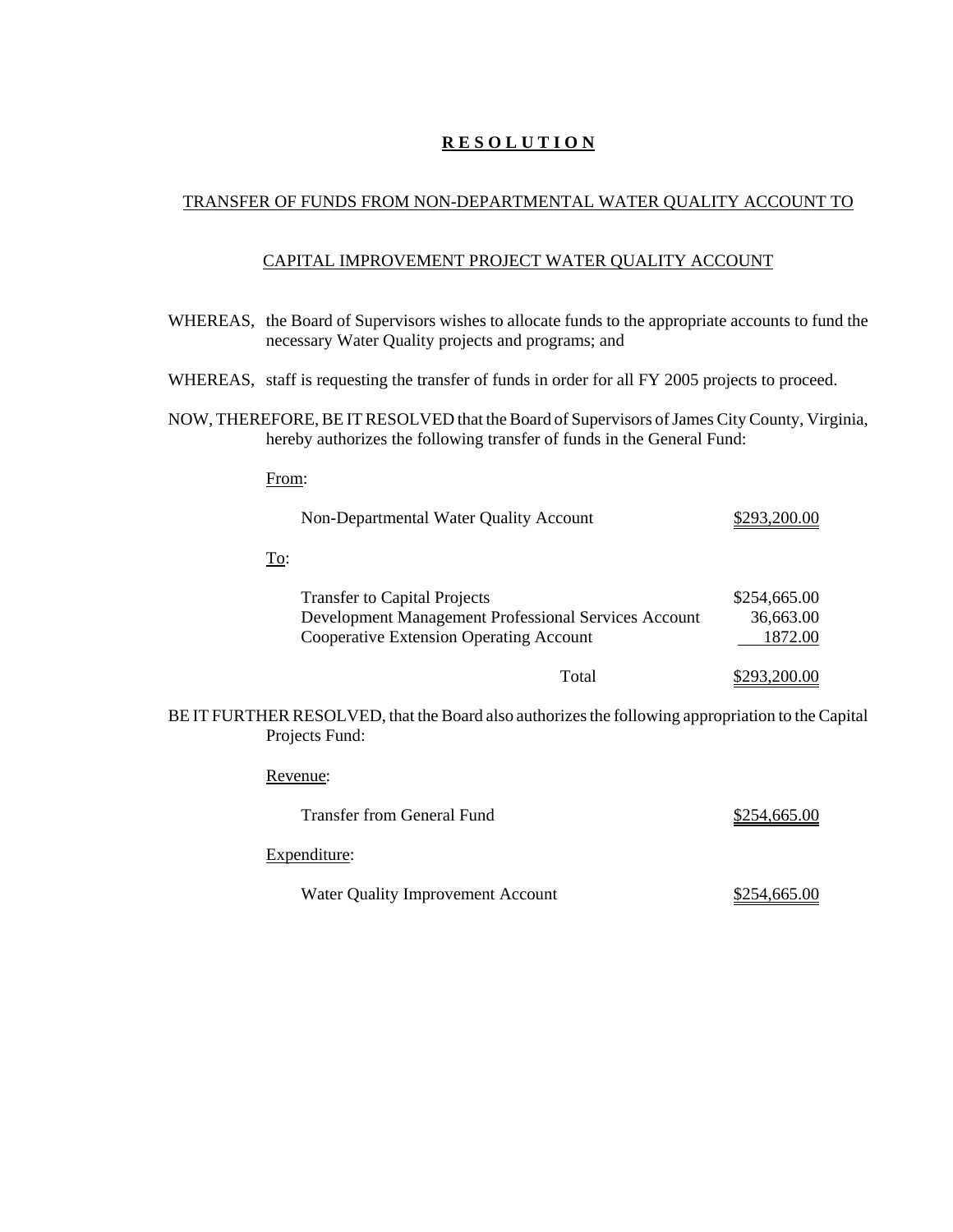Bruce C. Goodson Chairman, Board of Supervisors

\_\_\_\_\_\_\_\_\_\_\_\_\_\_\_\_\_\_\_\_\_\_\_\_\_\_\_\_\_\_\_\_\_\_\_\_

ATTEST:

Sanford B. Wanner Clerk to the Board

\_\_\_\_\_\_\_\_\_\_\_\_\_\_\_\_\_\_\_\_\_\_\_\_\_\_\_\_\_\_\_\_

Adopted by the Board of Supervisors of James City County, Virginia, this 28th day of September, 2004.

waterqual.res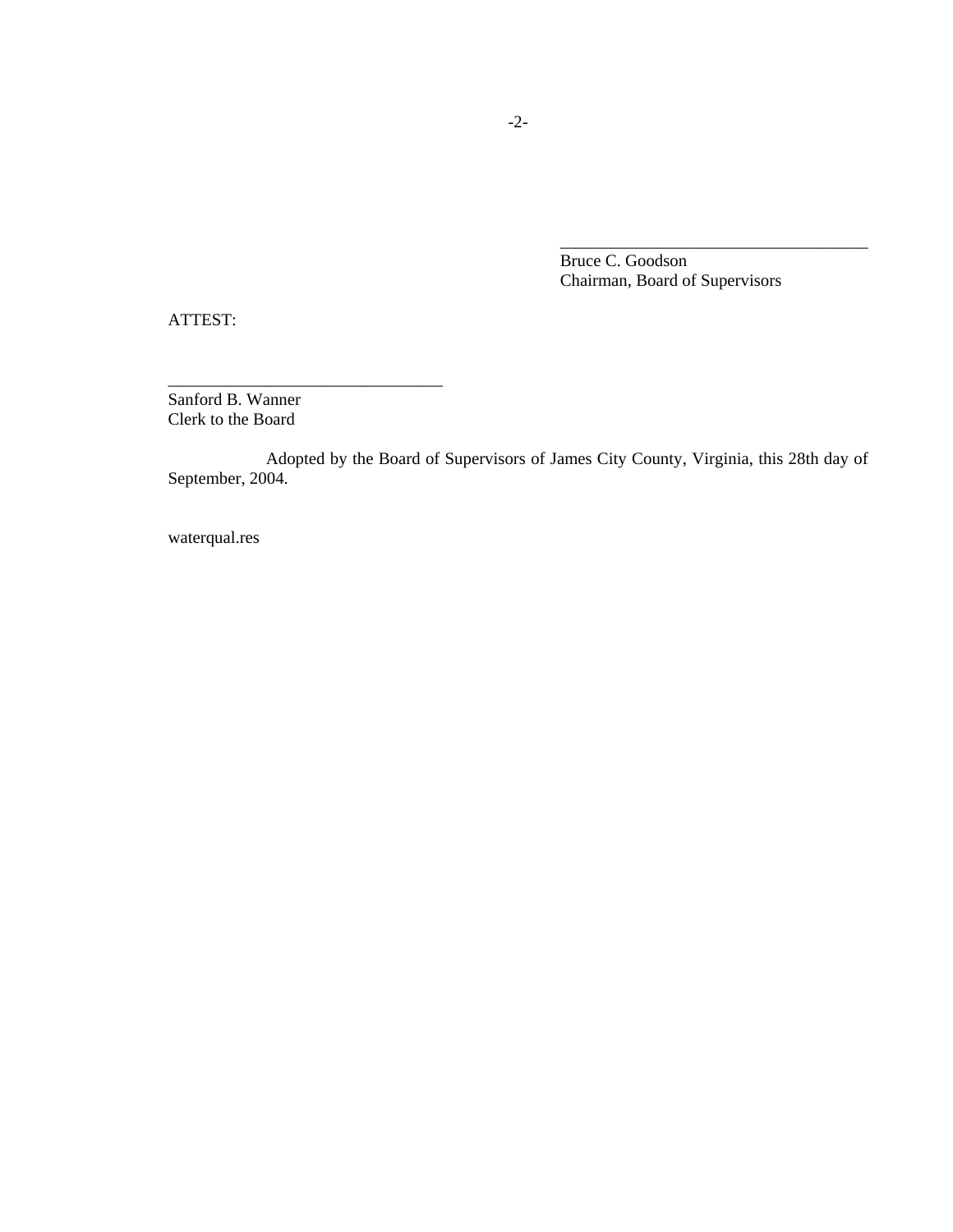# WATER QUALITY SPENDING PLAN: JUNE 2004 (C=CIP; O=Operating)

| <b>Funding Type</b> | <b>Projects</b>                                                                             | FY 05                 | FY 06                  | R/W             |
|---------------------|---------------------------------------------------------------------------------------------|-----------------------|------------------------|-----------------|
| C                   | Oxford Circle Outfall                                                                       | 60,000                |                        |                 |
| C                   | <b>ESH Stream Restoration</b><br>Phase I<br>Design/Permits<br>Construction                  | \$40,000<br>\$100,000 |                        | <b>ESH</b>      |
| $\mathsf{C}$        | Upgrade Tewning Rd BMP<br>Design<br>Construction                                            | \$74,759<br>\$175,000 |                        | <b>JCC/JCSA</b> |
| $\mathsf C$         | Lightfoot Regional<br>Stormwater System<br>Working Drawings/Permits                         | \$175,000             |                        |                 |
| $\circ$             | PRIDE/Turf Love                                                                             | \$38,535              |                        |                 |
| C/O                 | D.I.P.                                                                                      | \$50,000              | \$50,000               |                 |
|                     | <b>SUBTOTAL</b>                                                                             | \$713,294             |                        |                 |
| C                   | Lightfoot Regional<br><b>Stormwater Construction</b><br>(Conveyance System and Dam Upgrade) |                       | \$950,000              |                 |
| $\mathsf{C}$        | <b>ESH Stream Restoration Phase 2</b><br>Design/Permits<br>Construction                     |                       | \$100,000<br>\$300,000 | <b>ESH</b>      |
| C                   | Mid County Outfall Design/Permits<br>Construction                                           |                       | \$200,000<br>\$600,000 | Private         |
| $\circ$             | Watershed Studies                                                                           |                       | \$40,000               |                 |
|                     | <b>SUBTOTAL</b>                                                                             |                       | \$2,240,000            |                 |
|                     | FUTURE PROJECTS: 5 YEAR TIME FRAME: FY07/BEYOND                                             |                       |                        |                 |
| C                   | 2 Regional Stormwater<br>Basins @\$250,000 each                                             |                       | \$500,000              |                 |
| O/C                 | Upgrade 5 Existing<br>Basins @ \$100,000 each                                               |                       | \$500,000              |                 |
| C                   | Restore 10 Stream Channel Segments<br>or Outfalls @ \$100,000 each                          |                       | \$1,000,000            |                 |
| O                   | Watershed Studies 5 @ \$40,000                                                              |                       | \$200,000              |                 |
| C/O                 | D.I.P.                                                                                      |                       | \$250,000              |                 |
|                     | <b>SUBTOTAL</b>                                                                             |                       | \$2,450,000            |                 |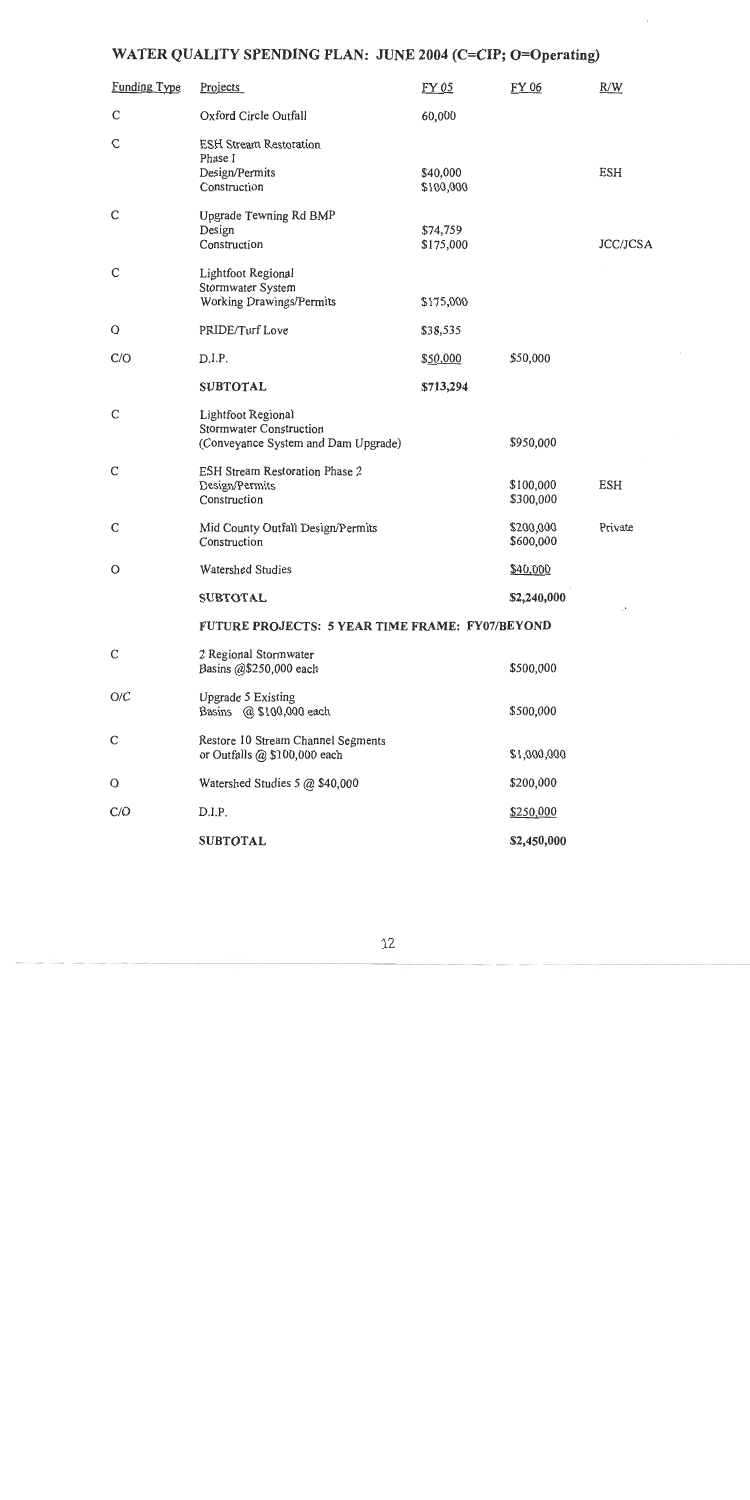DATE: September 28, 2004 TO: The Board of Supervisors FROM: Beth Davis, Environmental Education Coordinator

SUBJECT: Turf Love Nutrient Management Program - Contract Approval l

Turf Love is a partner program between Protecting Resources in Delicate Environments (PRIDE) and the Virginia Cooperative Extension (VCE). Through public workshops and home visits, VCE Master Gardener volunteers teach homeowners how to produce healthy turf while reducing the use of fertilizers, pesticides, and insecticides which contribute to the non-source pollution of our area's rivers, streams, and the Chesapeake Bay. Water conservation is also promoted through proper mowing techniques. This type of educational programming is called for in both the Yarmouth and Powhatan Creek Watershed Management Plans.

Any James City County resident can participate. For a fee of \$15, a "Lawn Ranger," or specifically trained MG volunteer, will go to a home and conduct a site visit, take a soil sample, measure the square footage of lawn (necessary for purchasing the proper amount of lawn care products), and offer educational information and recommendations on establishing or maintaining healthy turf. Participants receive a recommendation for fertilizing and liming their lawns and a personalized Nutrient Management and Best Management Practice plan for seasonal lawn care.

The Turf Love Nutrient Management Program began in 1999, funded by a Water Quality Improvement Grant, and has been funded by the County's PRIDE program since FY 2003. Funding in FY 2003 totaled \$17,935; in FY 2004, \$17,935, the James City Service Authority (JCSA) also provided \$500 for printing; and in FY 2005, \$25,063. The increased funding in FY 2005 will be used for administrative support, workshops, community outreach, educational material, and program expansion. Quarterly and annual reports are submitted to PRIDE representatives for program oversight.

Turf Love is currently managed by two part-time employees, one who works 5 hours per week and another who works 20 hours per week. The program's goal is to conduct 150 home visits per year which was exceeded last year by 30 percent. Over 650 home visits have been conducted thus far since the program's inception in 1999, with a total of 58 neighborhoods served. In FY 2004, Turf Love conducted approximately 4,200 citizen contacts. Turf Love also conducts two educational workshops per year. Super Turf Saturday, which is an annual workshop, held the third Saturday in August with turf experts from Virginia Tech, where enrollment has increased annually. Turf "U" is a fall and spring workshop.

In order to collect valuable data about how the program has affected participants and their behavior with turf management, both a pre-survey and post-survey are conducted. Survey results show that 100 percent changed at least one lawn care practice, 71 percent changed their fertilization practice, 37 percent changed their lawnwatering practices, and 35 percent changed their liming practices.

Turf Love's future programming direction includes Landscape Love, which is a complementary program to the Turf Love Program aimed at addressing *other than turf* landscape issues, targeting the Green Industry in order to more closely work with and educate local Lawn Care companies, and involving youth programs in order to work with local youth to train future Lawn Care entrepreneurs.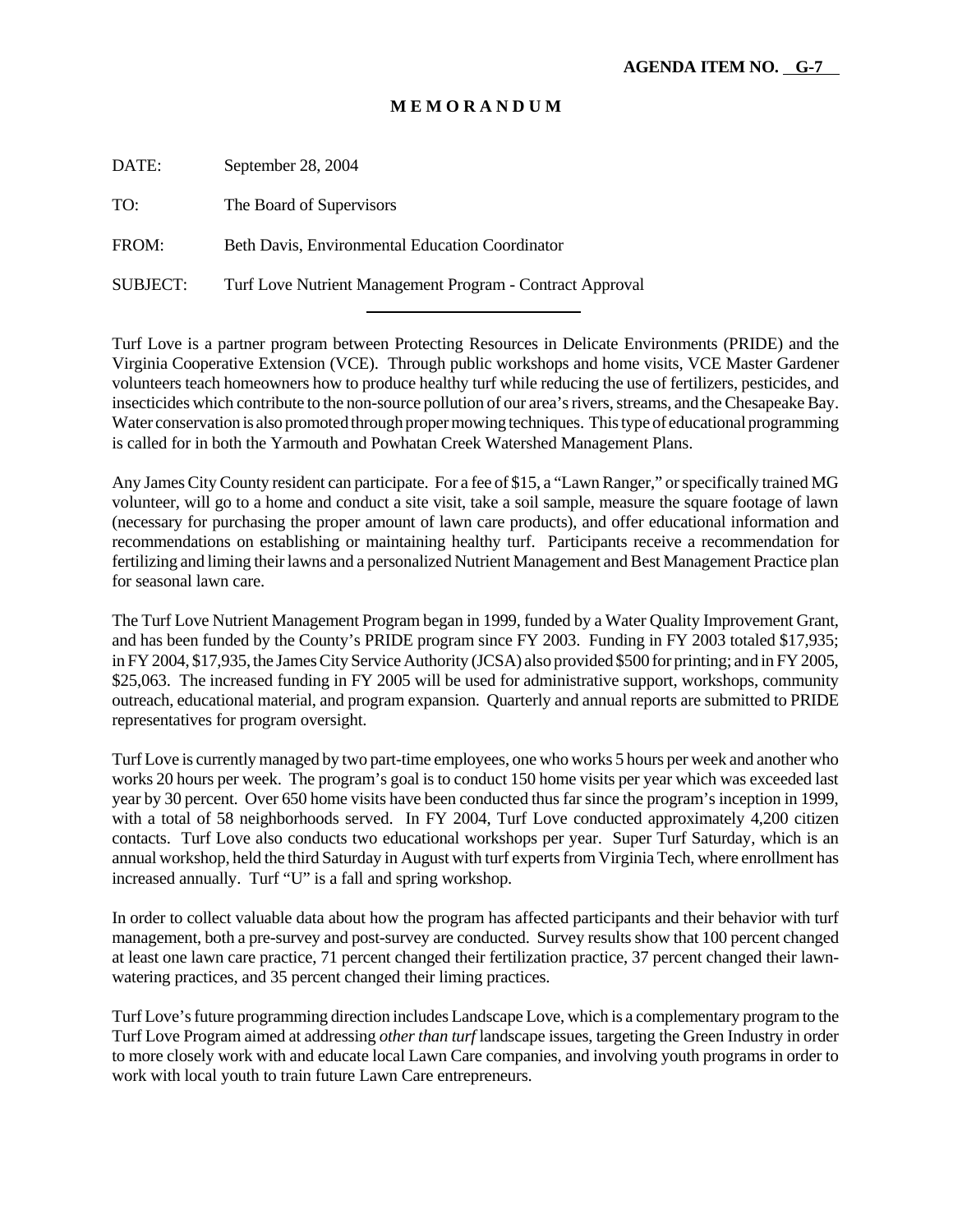Turf Love Nutrient Management Program - Contract Approval September 28, 2004 Page 2

This activity is very important to the overall water-quality educational effort in the County. Partnering with the Turf Love program is an effective technique to deliver this educational service. Staff recommends adoption of the attached resolution that authorizes the execution of a contract with Virginia Polytechnic Institute and State University for the provision of the Turf Love program in the County.

Beth Davis

\_\_\_\_\_\_\_\_\_\_\_\_\_\_\_\_\_\_\_\_\_\_\_\_\_\_\_\_\_\_\_\_\_

\_\_\_\_\_\_\_\_\_\_\_\_\_\_\_\_\_\_\_\_\_\_\_\_\_\_\_\_\_\_\_\_\_

CONCUR:

John T. P. Horne

JTPH/adw turflove.mem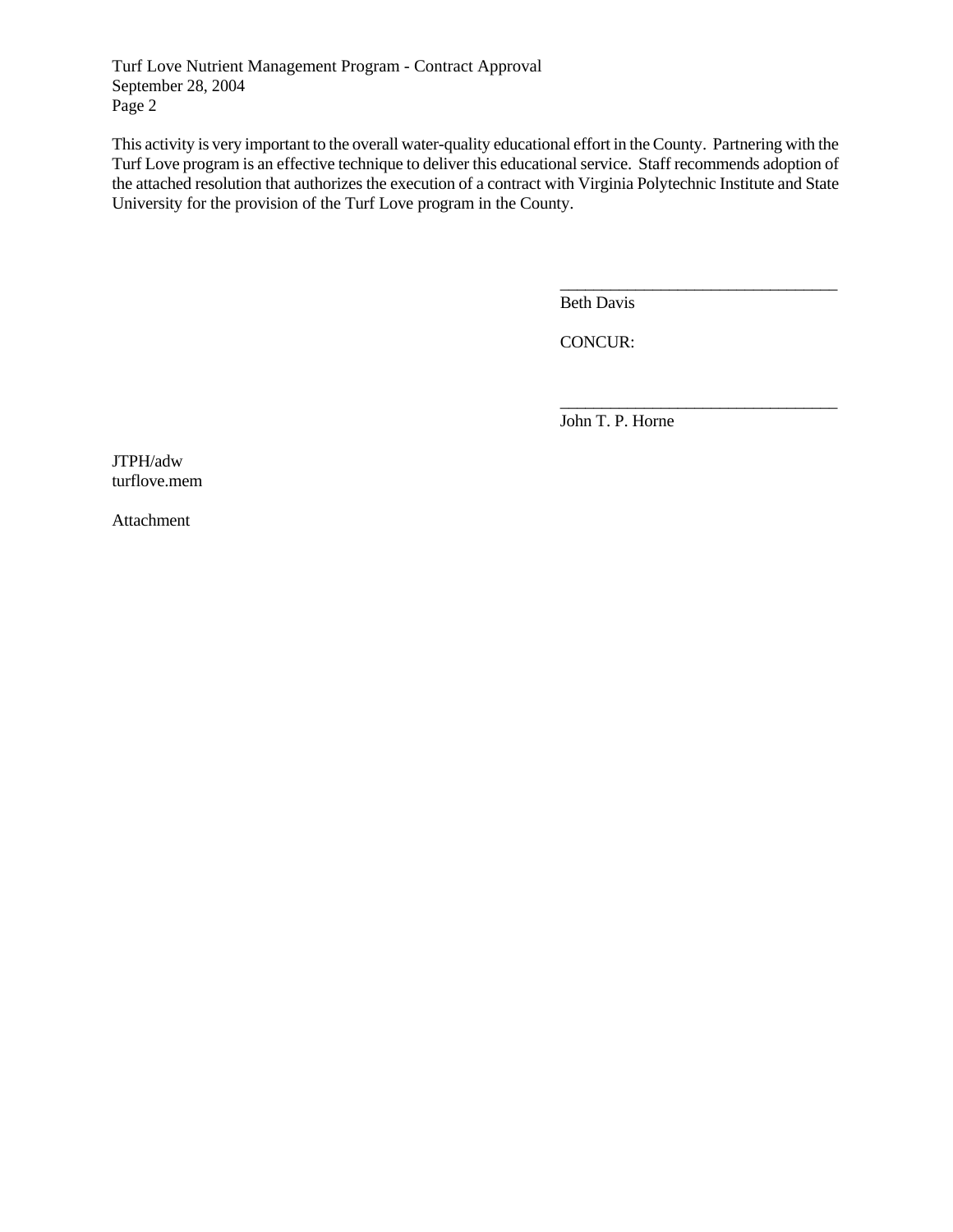#### TURF LOVE NUTRIENT MANAGEMENT PROGRAM - CONTRACT APPROVAL

- WHEREAS, the provision of environmental education is important to the achievement of overall waterquality goals in James City County; and
- WHEREAS, nutrient management by homeowners during the maintenance of their turf and landscape plants is a valuable component of controlling nutrient pollution in the County's waterways; and
- WHEREAS, the Turf Love Nutrient Management Program is an existing, highly effective program to provide this environmental education.
- NOW, THEREFORE, BE IT RESOLVED that the Board of Supervisors of James City County, Virginia, hereby authorizes the County Administrator to execute a contract with Virginia Polytechnic Institute and State University for the operation of the Turf Love Nutrient Management Program for FY 2005, in the amount of \$25,063.

Bruce C. Goodson Chairman, Board of Supervisors

\_\_\_\_\_\_\_\_\_\_\_\_\_\_\_\_\_\_\_\_\_\_\_\_\_\_\_\_\_\_\_\_\_\_\_\_

ATTEST:

Sanford B. Wanner Clerk to the Board

\_\_\_\_\_\_\_\_\_\_\_\_\_\_\_\_\_\_\_\_\_\_\_\_\_\_\_\_\_\_\_\_

Adopted by the Board of Supervisors of James City County, Virginia, this 28th day of September, 2004.

turflove.res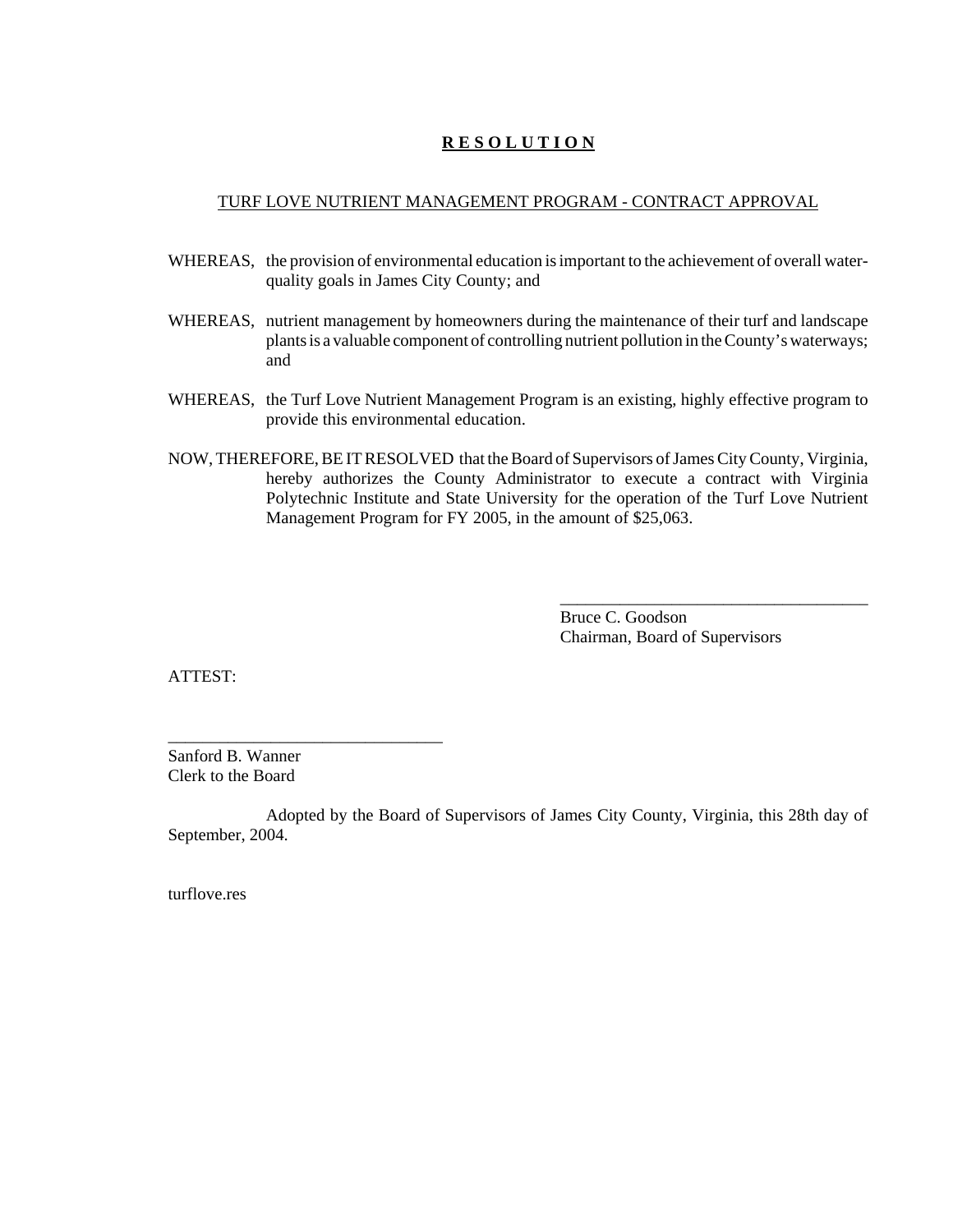DATE: September 28, 2004

TO: The Board of Supervisors

FROM: Sanford B. Wanner, County Administrator

SUBJECT: Authorization for One Temporary Police Overhire

l

On November 7, 2003, a Police Officer was severely injured in the line of duty. The employee has been unable to return to work since then and the return to work date is uncertain at this point. Reduced staffing in the Police Department affects service delivery and places additional stress on employees already working in dangerous and stressful occupations.

Therefore, in order to improve the staffing situation, I believe that the creation of one full-time permanent Police Recruit position as an "overhire" in the Police Department within the FY 2005 Budget is necessary.

If the employee is unable to return to work, his position will be replaced by the overhire position. If the employee returns to full-time employment and the Police Department is fully staffed, the overhire position will remain in effect until a Police Officer vacancy occurs, then will be eliminated.

Funds are available due to existing staffing vacancies in the FY 2005 Budget. Turnover should allow for funds in the FY 2006 Budget.

A resolution authorizing the overhire position is attached. I recommend the Board adopt the attached resolution.

Sanford B. Wanner

\_\_\_\_\_\_\_\_\_\_\_\_\_\_\_\_\_\_\_\_\_\_\_\_\_\_\_\_\_\_\_\_

SBW/gs overhire.mem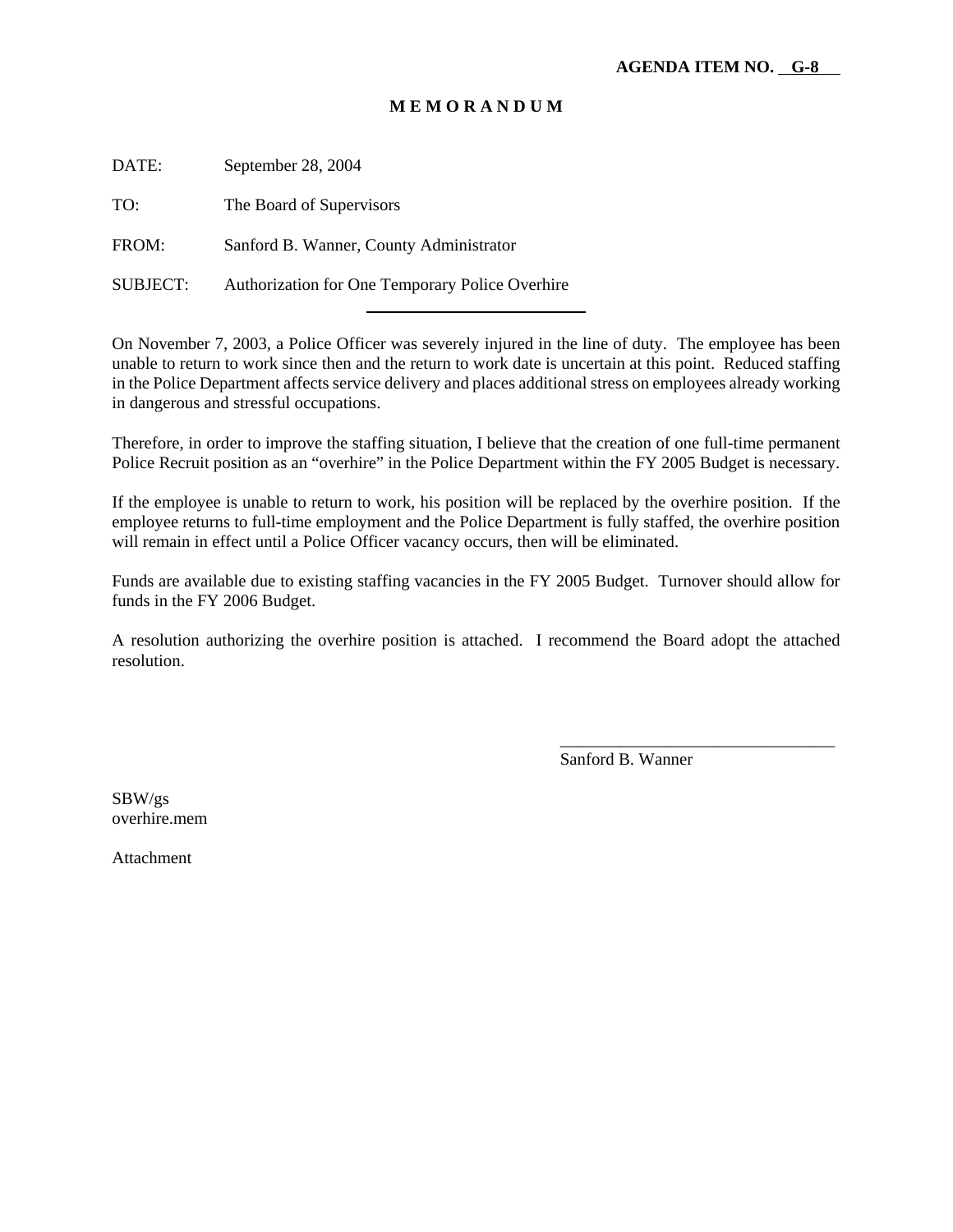#### AUTHORIZATION FOR ONE TEMPORARY POLICE OVERHIRE

- WHEREAS, the return to work status of a Police Officer severely injured in the line of duty is uncertain; and
- WHEREAS, the reduced staffing in the Police Department adversely affects service delivery; and
- WHEREAS, funds are available within the existing Police Department FY 2005 Budget to create an overhire position.
- NOW, THEREFORE, BE IT RESOLVED that the Board of Supervisors of James City County, Virginia, does hereby establish one full-time permanent Police Recruit overhire position. If the employee is unable to return to work, the position will be permanently filled by the overhire position. If the employee returns to full-time employment and the Police Department is fully staffed, the overhire position will remain in effect until a Police Officer vacancy occurs, then will be eliminated.

Bruce C. Goodson Chairman, Board of Supervisors

\_\_\_\_\_\_\_\_\_\_\_\_\_\_\_\_\_\_\_\_\_\_\_\_\_\_\_\_\_\_\_\_\_\_\_\_

ATTEST:

Sanford B. Wanner Clerk to the Board

\_\_\_\_\_\_\_\_\_\_\_\_\_\_\_\_\_\_\_\_\_\_\_\_\_\_\_\_\_\_\_\_

Adopted by the Board of Supervisors of James City County, Virginia, this 28th day of September, 2004.

overhire.res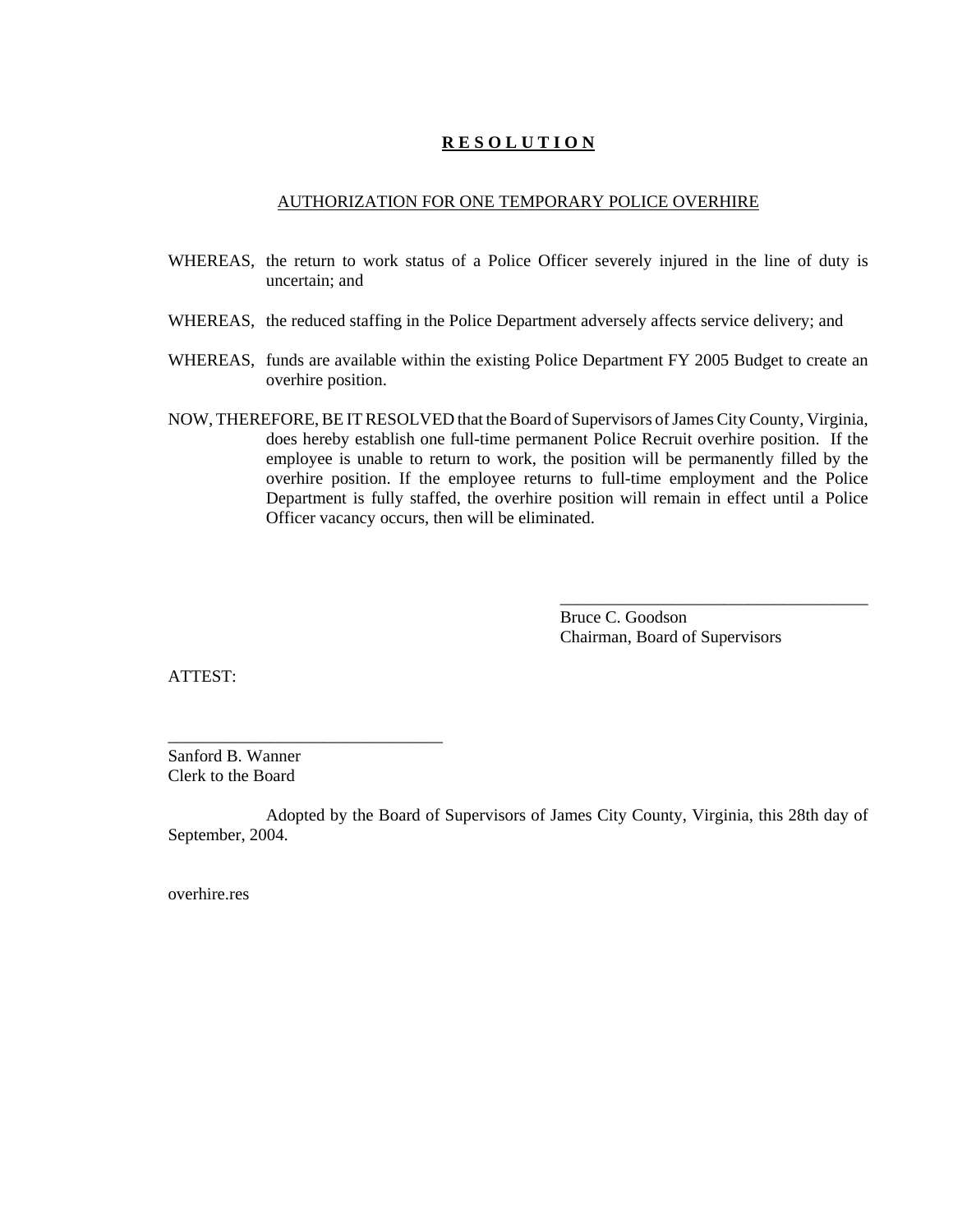DATE: September 28, 2004 TO: The Board of Supervisors FROM: Matthew D. Arcieri, Planner Ellen G. Cook, Planner SUBJECT: Primary Principles for Five Forks Area of James City County

l

Action 12G of the 2003 Comprehensive Plan recommends that James City County evaluate redevelopment and land use issues in the Five Forks area. On June 8, 2004, the Board of Supervisors created the Five Forks Area Study Committee to conduct a comprehensive study of the area and develop a set of guiding principles for future development. The members of the Committee were:

Henry Branscome, II David Fuss Hampton Jesse Gerald Johnson, Chair Jon Nystrom Tom Tingle Kay Thorington Jay T. Harrison, Sr. Joe McCleary, Vice Chair

The Committee held four meetings, all of which were open to the public. The entire first meeting was dedicated to gathering public input while the subsequent meetings had public comment periods held at the beginning and end of each meeting. At its final meeting on August 25, 2004, the Committee unanimously adopted the attached primary principles for Five Forks. On September 13, 2004, the Planning Commission unanimously recommended adoption of the primary principles.

Staff recommends adoption of the attached resolution.

Matthew D. Arcieri

\_\_\_\_\_\_\_\_\_\_\_\_\_\_\_\_\_\_\_\_\_\_\_\_\_\_\_\_\_\_\_\_\_

\_\_\_\_\_\_\_\_\_\_\_\_\_\_\_\_\_\_\_\_\_\_\_\_\_\_\_\_\_\_\_\_\_\_

\_\_\_\_\_\_\_\_\_\_\_\_\_\_\_\_\_\_\_\_\_\_\_\_\_\_\_\_\_\_\_\_\_\_

Ellen G. Cook

CONCUR:

O. Marvin Sowers, Jr.

MAC/EGC/gs fiveforkredev.mem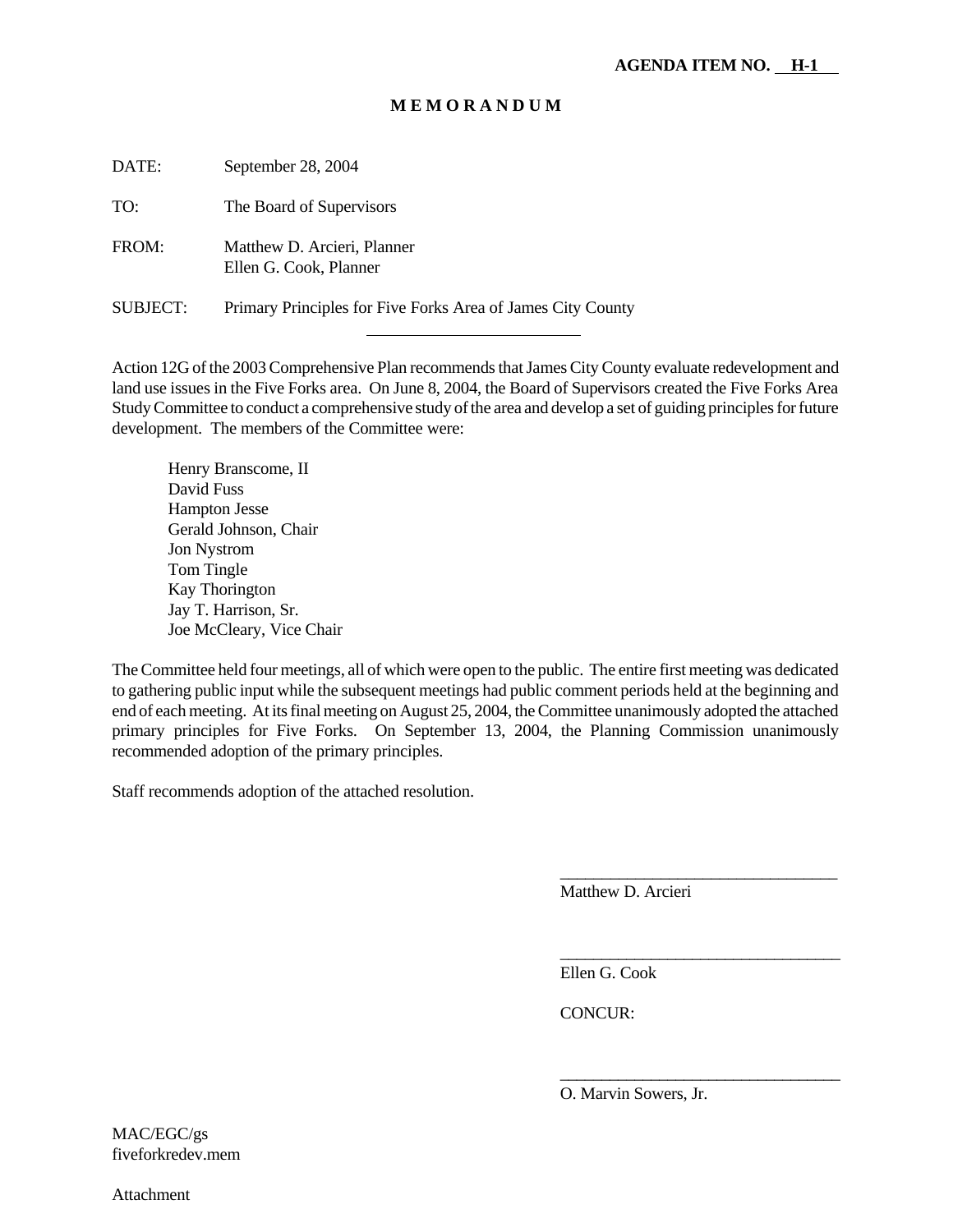#### PRIMARY PRINCIPLES FOR FIVE FORKS AREA OF JAMES CITY COUNTY

- WHEREAS, Economic Development Action 12G of the 2003 Comprehensive Plan recommends that James City County evaluate redevelopment and land use issues in the Five Forks area; and
- WHEREAS, on June 8, 2004, the Board of Supervisors created the Five Forks Area Study Committee to conduct a comprehensive study of the area and develop a set of guiding principles for future development; and
- WHEREAS, these principles will be used by citizens, staff, Planning Commission, and the Board of Supervisors to guide recommendations and decisions in future land use cases and other development activity in the Five Forks area; and
- WHEREAS, after four public meetings the Five Forks Area Study Committee unanimously adopted primary principles for the Five Forks area of James City County; and
- WHEREAS, on September 13, 2004, the James City County Planning Commission recommended the adoption of the primary principles by a vote of 7-0.
- NOW, THEREFORE, BE IT RESOLVED that the Board of Supervisors of James City County, Virginia, does hereby endorse the following Vision and Principles to be used alongside the 2003 Comprehensive Plan when reviewing Rezonings, Special Use Permits, and other development activities in the Five Forks area:

#### **Primary Principles for the Five Forks Area of James City County**

Five Forks is an area with a unique village character. Bounded to the east by Mill Creek and to the west by the Powhatan Creek, Five Forks is within a significant natural area. Five Forks also supports a thriving commercial center and boasts a quality elementary school at its southern edge. Five Forks is generally understood to encompass the area that lies within three quarters of a mile of the intersection of John Tyler Highway and Ironbound Road.

Five Forks has grown and changed. With new growth, however, come questions about traffic levels, housing capacity, and preservation of the village qualities that make the area unique.

The Five Forks Area Study Committee was created by the Board of Supervisors to listen to the views of County citizens, particularly those who live and work in Five Forks. The Committee's purpose was to recommend principles that preserve and build upon the many positive qualities of Five Forks. These principles seek to protect the watersheds and safeguard the village character of the area. The principles will address residential growth, commercial development, traffic concerns, and alternative transportation. The principles will be incorporated into the next regularly scheduled update of the County's Comprehensive Plan. Until that time, these principles, when approved, serve as an addendum to the 2003 Comprehensive Plan.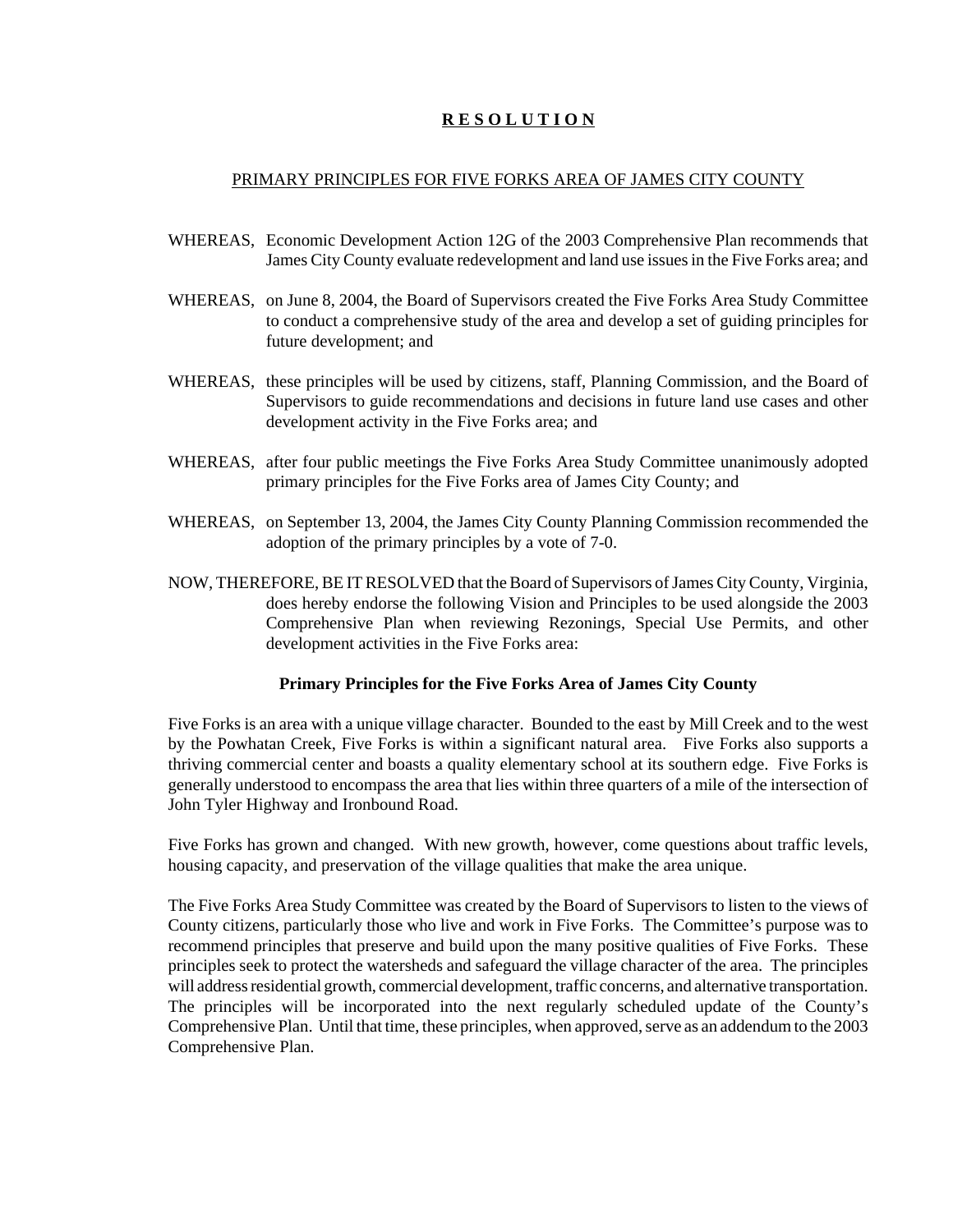#### $-2 -$

#### **Vision Statement**

Five Forks has a rich heritage and a community character unique to James City County. By cooperating with citizens and with local government we will preserve these qualities for future generations. Through these principles, the Committee envisions that Five Forks will be a place where future redevelopment or development:

- Improves or maintains water quality and other environmental features;
- Preserves Five Forks' unique village character;
- Does not overburden the road network beyond capacity;
- Provides adequate facilities for pedestrians and cyclists;
- Provides goods and services needed by citizens; and
- Ensures housing opportunities for all citizens.

## **I. Transportation Principles**

- 1. Capitalize on and Enhance Existing Roadway Network (see the Environmental Principles for relevant information related to these recommended actions):
	- Inventory/validate existing pavement and right-of-way width.
	- Reconfigure pavement markings/lane delineations to accommodate a 150-foot full-width exclusive right-turn lane for southbound Ironbound Road (i.e., north leg).
	- Construct a 150-foot full-width right-turn lane along the northbound approach of Ironbound Road (i.e. south leg).
	- Reduce the speed limit to 35 mph approximately a half mile from the intersection of Ironbound Road and John Tyler Highway.
	- Implement AM, Noon, PM, and Off-Peak signal timing modifications to best process traffic, maximize available and enhanced capacity, and to sustain acceptable level of operations for the isolated signalized intersection of Ironbound Road and John Tyler Highway.
- 2. In conjunction with any development proposals using Ingram Road West for access, encourage developers to make road improvements (reopening access from Ingram Road East from John Tyler Highway was considered but was not recommended. Such reopening might prove to be unsafe and possible benefits appear to be minimal. The initiative might prove to be beneficial at some time in the future depending on future development on Ingram Road East.):
	- Developers using Ingram Road West for access should rebuild this road as a two-lane roadway in accordance with current VDOT street requirements. Improvements could include:
		- 12 14-foot lanes to include roadway as well as curb and gutter;
		- 4-foot buffer between curb and sidewalk on one side of roadway;
		- Street trees and other aesthetic improvements; and
		- 25 mph posted speed limit.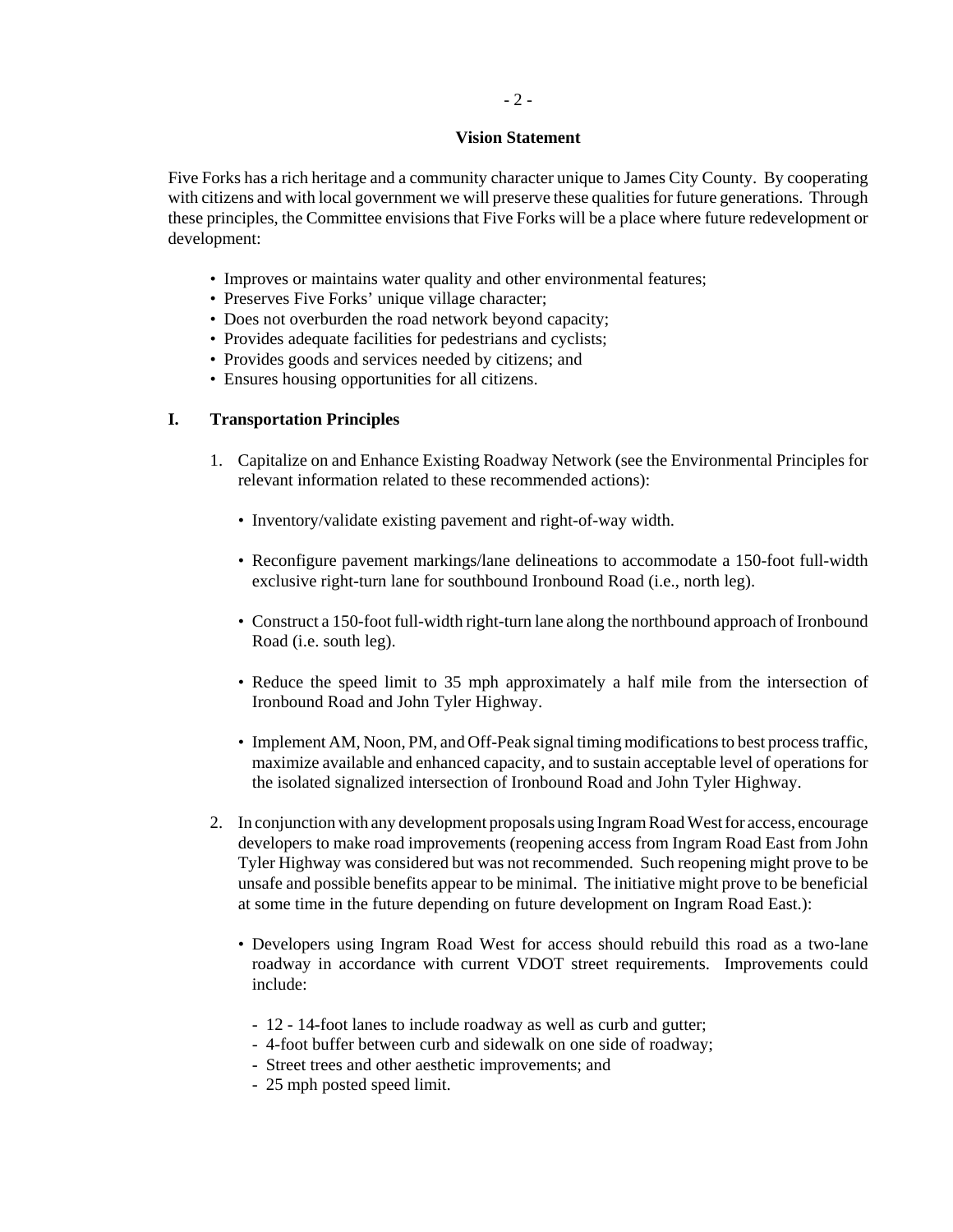- 3. Promote pedestrian and bicycle facility interconnectivity within Five Forks area (see the Land Use and Environmental Principles for relevant information related to these recommended actions):
	- Utilize available funds in the Sidewalk Capital Improvement Program budget as well as alternate sources of funding including grants or private contributions to construct sidewalks and pedestrian crosswalks in accordance with the phasing plan listed below.
	- Ensure that new development either provides sidewalks along public road frontages in accordance with the recommendations of the sidewalk inventory, or contributes funds to the Sidewalk Capital Improvement Program.
	- Coordinate the design and construction of roadway improvement projects with bicycle and pedestrian facilities. Bicycle and pedestrian facilities should be designed with an emphasis on safety, adequate lighting, signage, and Americans with Disabilities Act (ADA) compliant features.

#### Phase I

- Using the Five Forks area sidewalk inventory, and considering existing and potential development, and existing sidewalk connections as a guide, develop an implementation plan to extend sidewalks to serve pedestrian activity within the businesses at the Ironbound Road/John Tyler Highway intersection.
- Stripe crosswalks and provide crossing ramps and pedestrian signals for each approach to the Ironbound Road/John Tyler Highway intersection.
- Provide paved shoulders on John Tyler Highway west of the Ironbound Road intersection during the next VDOT repaving to decrease road maintenance and provide more travel space for bicycles and pedestrians.

#### Phase II

- Using the Five Forks area sidewalk inventory, existing and potential development, and existing sidewalk connections as a guide, develop an implementation plan to construct sidewalk segments that provide greater connectivity between the central business area and Clara Byrd Baker Elementary School, neighborhoods, and recreational areas.
- In accordance with the Greenway Master Plan, construct a multi-use path along John Tyler Highway that can connect to Jamestown High School and the Greensprings Trail.
- Construct shoulder bikeways along Ironbound Road using Federal grants. In accordance with the Greenway Master Plan, construct a multi-use path along Ironbound Road that can connect to Mid-County Park/Monticello Marketplace Shopping Center.
- Utilize Greenway Funds in the Capital Improvement Program budget and other sources of funding such as grants to support the construction of the above multi-use paths.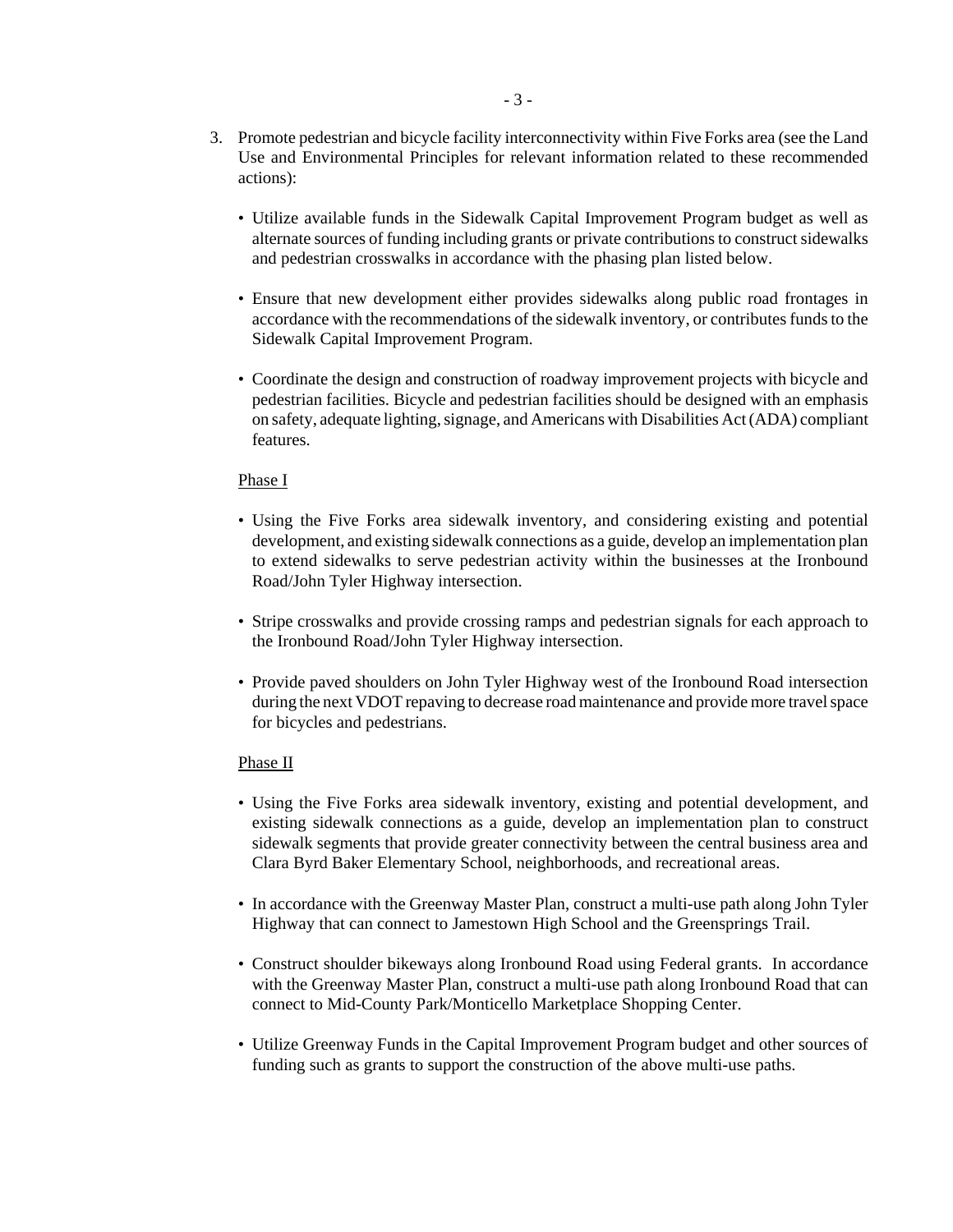- 4. Promote opportunities for bus service in Five Forks:
	- Work with Williamsburg Area Transport (WAT) to investigate areas and routes with the highest ridership and potential for enhanced service (e.g., to serve activity/employment centers).
	- Work with WAT and Traffix to promote public transportation incentives and the use of alternative commuting modes (park-and-ride, ride sharing, express routes, etc.) to both employers and employees.
	- Investigate opportunities to increase ridership to/from centers of activity, businesses, residential areas and special event attractions.
- 5. Maintain a "C" level of service for traffic conditions in Five Forks by adhering to new trip generation thresholds established in the Five Forks Area Study Traffic Impacts Alternative Analysis prepared by Kimley Horn and Associates when approving new development through the rezoning and special use permit process (trip levels above the threshold result in the Level of Service decreasing from C to D. These new trip generation threshold numbers are on top of projected 2008 background trips.):
	- Without Geometric Improvements
		- AM peak should not exceed 350 new trips
		- PM peak should not exceed 500 new trips
	- With Geometric Improvements recommended by Principle I.1
		- AM peak should not exceed 500 new trips
		- PM peak should not exceed 650 new trips
	- New development should be phased so that new trips do not exceed the lower thresholds until the improvements listed in Principle I.1 are either constructed or fully funded in the VDOT Six-Year Road Plan.
	- New development should provide a pro-rata share of the costs associated with implementing the geometric and signal improvements.

#### **II. Environmental Principles**

- 1. Maintain and improve water quality and reduce flooding risk in the Mill Creek and Powhatan Creek Watersheds by minimizing the amount of additional impervious cover and treating existing and additional stormwater runoff:
	- Develop a coordinated stormwater master plan for Five Forks. The stormwater master plan should address possibilities for regional treatment or other treatment approaches for new and existing development as well as opportunities to reduce and/or treat runoff from the existing roadway into Powhatan Creek and Mill Creek.
	- Minimize drainage of new sidewalks, multiuse paths, or other transportation improvements. Encourage drainage of these improvements into a treatment facility such as a grassy swale, regional and structural Best Management Practices (BMP), or other appropriate options.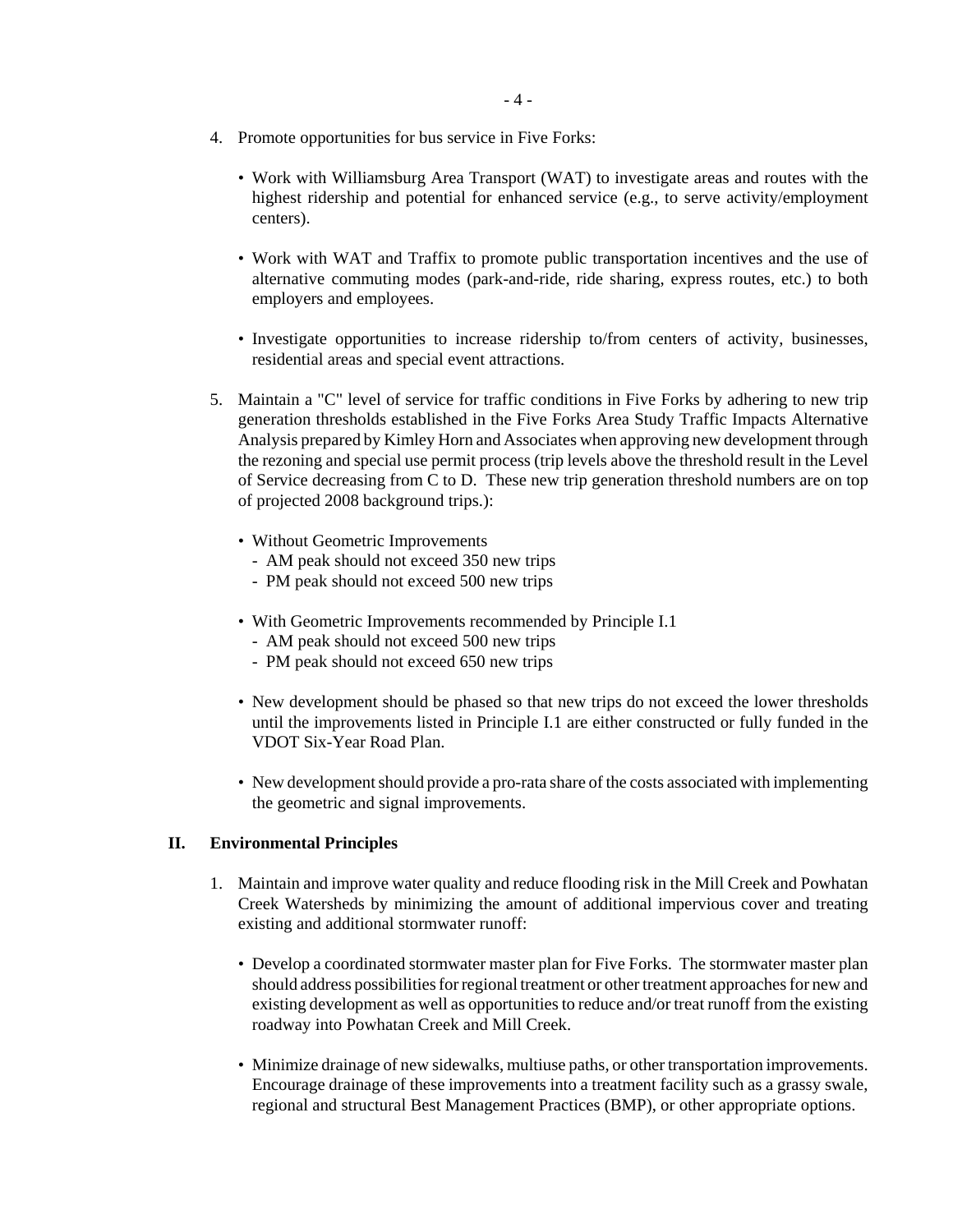- For new or modified residential or commercial development in the Powhatan Creek and Mill Creek watershed, encourage the use of Low Impact Design (LID) and Better Site Design (BSD) techniques such as, but not limited to, those listed in the 2003 Comprehensive Plan; the Builders for the Bay James City County Local Site Planning Roundtable consensus document (expected to be completed in Fall 2004); and the booklet entitled *"Better Site Design: An Assessment of the Better Site Design Principles for Communities Implementing Virginia's Chesapeake Bay Preservation Act."*
- Work with the Village Square Homeowners Association to ensure maintenance of the Village Square BMP and encourage the community to improve the existing BMP by pursuing a grant through the County PRIDE mini-grant program. Explore options for retrofitting and/or maintaining other Five Forks area BMPs.
- Investigate options for and encourage the undertaking of stream restoration projects in the Powhatan Creek and Mill Creek Watersheds.
- 2. Ensure that any new development in the Powhatan Creek Watershed implements the recommendations of the Powhatan Creek Watershed Management Plan:

#### Watershed Management Plan Recommendations:

- Non-tidal mainstem (west of Ironbound and North of Ingram Road): Encourage the use of expanded buffers along the Powhatan Creek mainstem (not endorsed by the Board and subject to individual project discussions with applicants).
- Tidal mainstem (West of Ironbound Road and South of Ingram Road): Encourage the use of expanded buffers along the Powhatan Creek mainstem (not endorsed by the Board and subject to individual project discussions with applicants); stormwater management with an added focus on fecal coliform removal.
- Stormwater Recommendations: Use of Special Stormwater Criteria; specialized on-site BMP design with emphasis on removal of nutrients and bacteria; minimize stormwater outfalls on steep slopes.
- 3. Explore options for land conservation in Five Forks:
	- Through the rezoning and special use permit process; encourage developers to set aside land as permanent open space.
	- Continue to target County Green Space Acquisition Funds to acquire properties that are environmentally sensitive or preserve the John Tyler Highway Community Character Corridor.

#### **III. Land Use Principles**

- 1. Promote mixed-use, pedestrian-friendly land-use patterns (see Principles III.6 for Land Use recommendations, including recommendations on moderate- and low-income housing):
	- Pursue regulatory and investment strategies that promote a safe and healthy mix of uses (e.g., retail, residential, office, and public facilities).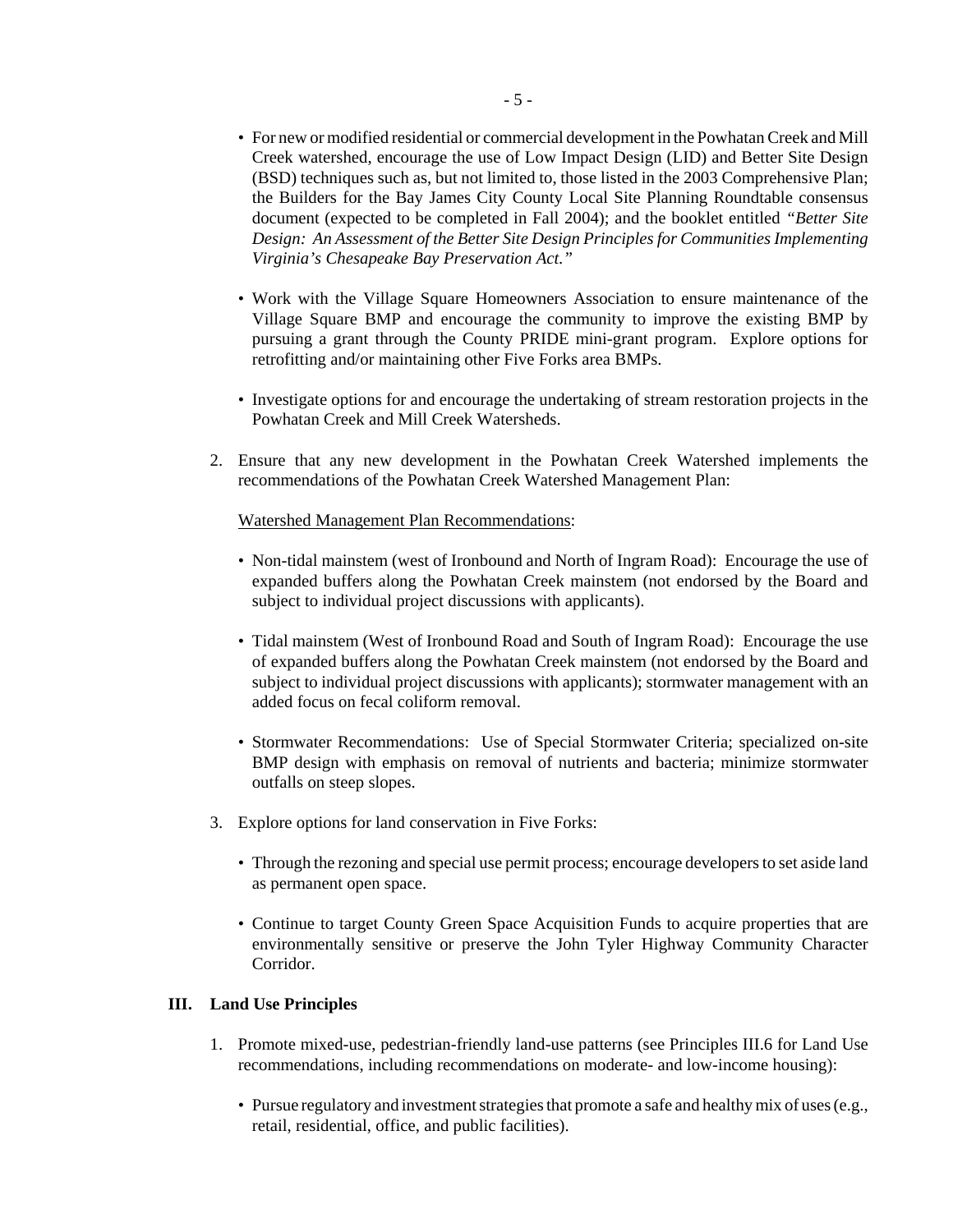- Continue to promote Five Forks as a center of community activity with complementary mixed uses.
- Promote development patterns that support compact development, interconnected streets (connections to existing neighborhoods should be permitted only where practical and desired by those residents), sidewalks, etc., in an effort to encourage walkable neighborhoods within the Five Forks area.
- 2. Identify and re-utilize vacant buildings and properties that are no longer utilized:
	- Encourage master planning of available land for redevelopment or new uses in order to promote shared parking, fewer entrances onto arterial roads, better utilization of land and increased open space.
	- Promote reuse and redevelopment of blighted and no longer utilized properties.
	- Target capital investments by James City County (e.g., infrastructure, underground utility lines, streetscape improvements, etc.) to support private reinvestment and redevelopment.
	- Through the Office of Housing and Community Development, investigate ways to renovate and rehabilitate the existing housing stock in the Five Forks area where appropriate. Work with private nonprofit groups such as Habitat for Humanity, the Community Action Agency and Housing Partnerships, Inc., to improve the condition and availability of the existing housing stock and assist residents that may be displaced by new development.
- 3. Reduce conflicts between incompatible land uses:
	- Promote transitional uses between different land uses.
	- Through the rezoning/special use permit process and standards in the subdivision and zoning ordinance, reduce the impacts of higher intensity on lower intensity uses (requirements for landscaping, buffering, signage, screening, noise, odor, light, traffic, etc.).
- 4. Connect the land use pattern to a supportive, multi-modal transportation system:
	- Establish compact, mixed-use development patterns that create a walkable environment and reduce the need to use the automobile by local residents.
	- Provide convenient pedestrian access from outlying residential areas to the Five Forks community activity center in accordance with Principle I.4.
- 5. Establish guidelines to define and maintain the historic, cultural, and aesthetic character of the Five Forks area:
	- As part of the 2008 Comprehensive Plan update, designate Five Forks as a Community Character Area and incorporate the following guidelines as part of the Community Character element:
		- Building architecture, scale, materials, spacing, height, and color should respect the architectural context of existing structures such as the historic schoolhouse and veterinary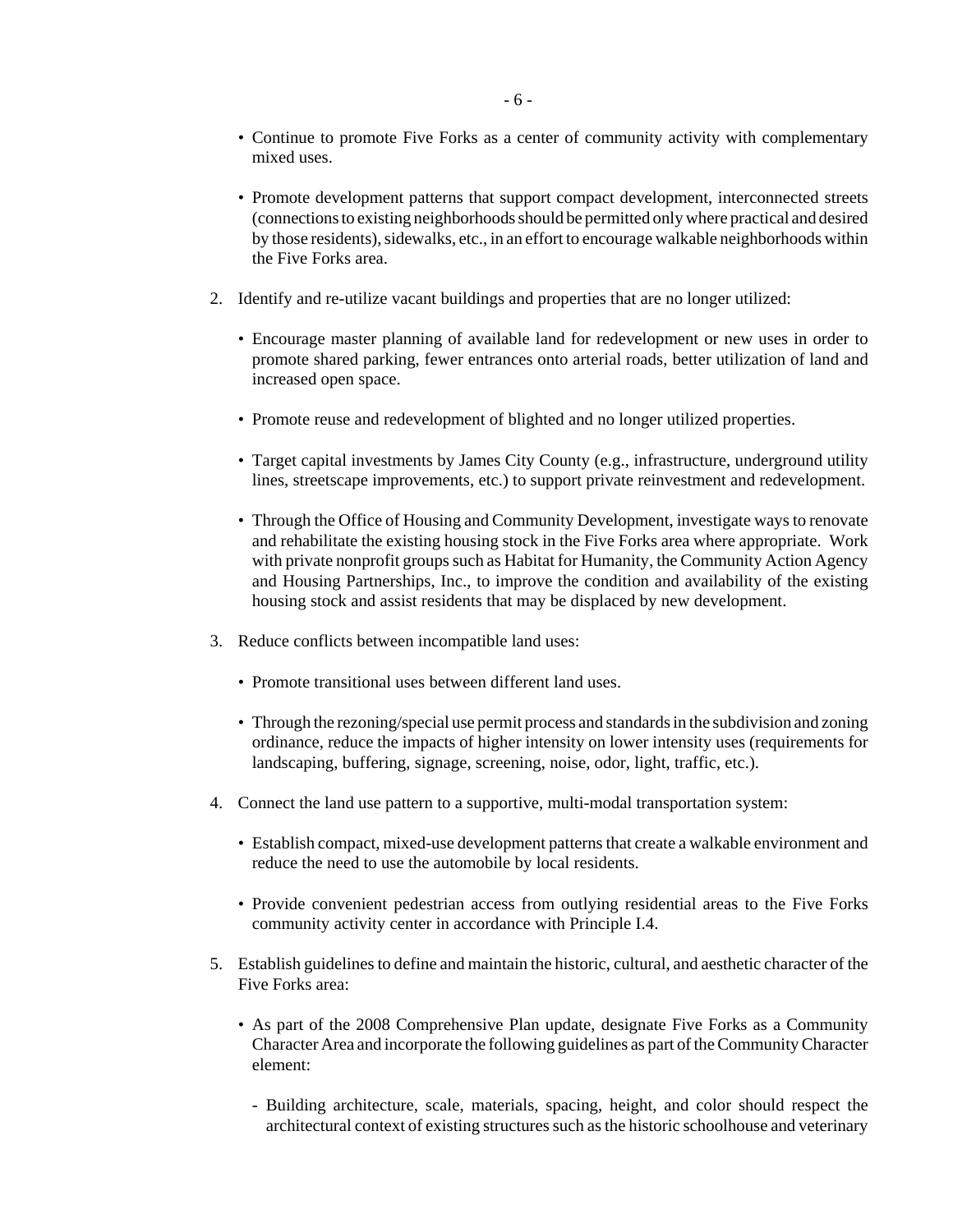clinic and maintain the village character of Five Forks. New buildings should attempt to emulate distinguishing architectural elements of existing structures such as windows, roof lines, and cornices.

- Buildings that are traditional in character, massing, and detailing are preferred. Contemporary interpretations of traditional architecture are acceptable, if based on the scale and proportions of traditional architecture, and compatible with the context of the Five Forks village character.
- Building facade materials and architectural treatment should be consistent on all sides of buildings, including side and rear elevations.
- Where possible, parking should be located to the rear of buildings and should be well landscaped with shrubs and street trees. Shared access and parking should be pursued before constructing new access breaks and parking facilities.
- Existing specimen trees and shrubs should be preserved to the extent possible. New landscaping should be of a type, size, and scale to complement and enhance the building and site design. Native plant and tree species are encouraged.
- Signage should be of a scale, size, color, and materials to complement the village character of the area. Monument style signs, rather than pole signs, are the preferred type.
- All mechanical equipment should be screened from view with architectural elements, fencing, or landscaping.
- In addition to the above standards, residential buildings should have varied roof lines, wall articulations, window placements, and other features to reduce building mass and unbroken building lines. Arrangement and siting of buildings should preserve the buffers along the Community Character Corridor and complement existing structures such as the historic schoolhouse and maintain the village character of Five Forks.
- Develop and maintain defining traits that can be reflected through landscaping or streetscape design.
- Protect and enhance the visual character of John Tyler Highway and Ironbound Road. Transportation improvements and new development should be carefully sited to minimize loss to the existing tree canopy over the roads.
- 6. Ensure that future residential and non residential development/redevelopment is compatible with the vision and principles for the Five Forks area:
	- Ensure new trip generating developments do not exceed new trip thresholds in accordance with Principle I.5 through the rezoning/special use permit process.
	- Ensure proposed land uses are in compliance with the land use section of the 2003 Comprehensive Plan. The following descriptions provide additional guidance on acceptable land use proposals: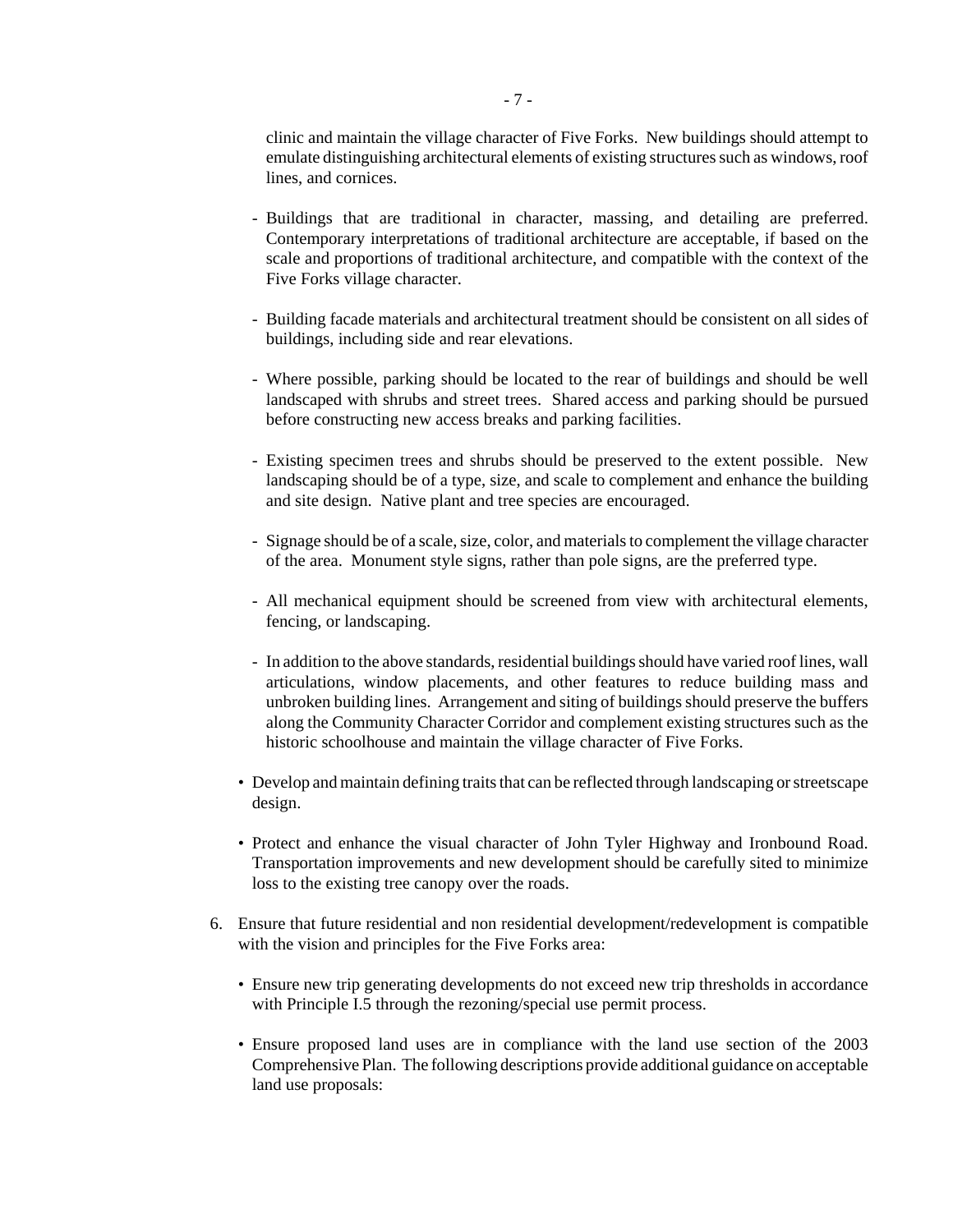- Low Density Residential: Recommended gross densities are 1 to 3 dwelling units per acre. Higher densities should provide public benefits such as setting aside property for low-and moderate-cost housing developments; low- and moderate-income (Low income housing is defined as housing for persons earning less than 50 percent of area median income. Moderate income housing is defined as housing for persons earning 50 percent to 80 percent of the area median income.) housing; mixed-cost housing; or extraordinary environmental protection, including low impact design, better site design, open space preservation and implementation of the Powhatan Creek Watershed Management Plan.
- Moderate Density Residential: Recommended gross densities are 4 to 10 dwelling units per acre. Higher densities should provide public benefits such as setting aside property for low- and moderate-cost housing developments; low-income housing (including persons earning less than 30 percent of area median income); moderate income housing; mixed cost housing; or extraordinary environmental protection, including low-impact design, better site design, open space preservation and implementation of the Powhatan Creek Watershed Management Plan. Recommended housing types include townhouses, apartments, or attached cluster housing.
- Mixed Use: The recommended mix of uses includes offices and community commercial uses serving residents of the Five Forks area. Moderate-density housing may be a secondary use provided it is designed in accordance with these principles.
- As part of the 2008 Comprehensive Plan update, incorporate the above guidance into the Land-Use element.

#### **IV. Economic Development Principle**

- 1. Promote and facilitate economic growth through development/redevelopment:
	- Facilitate the location of a new anchor tenant in Governor's Green Shopping Center should Winn-Dixie close.
	- Support the development of remaining undeveloped commercial land and vacant buildings in Five Forks to provide goods and services desired by residents of the Five Forks area.
	- Advise the Economic Development Authority on the outcomes of the Five Forks Study so that they may capitalize on future economic opportunities.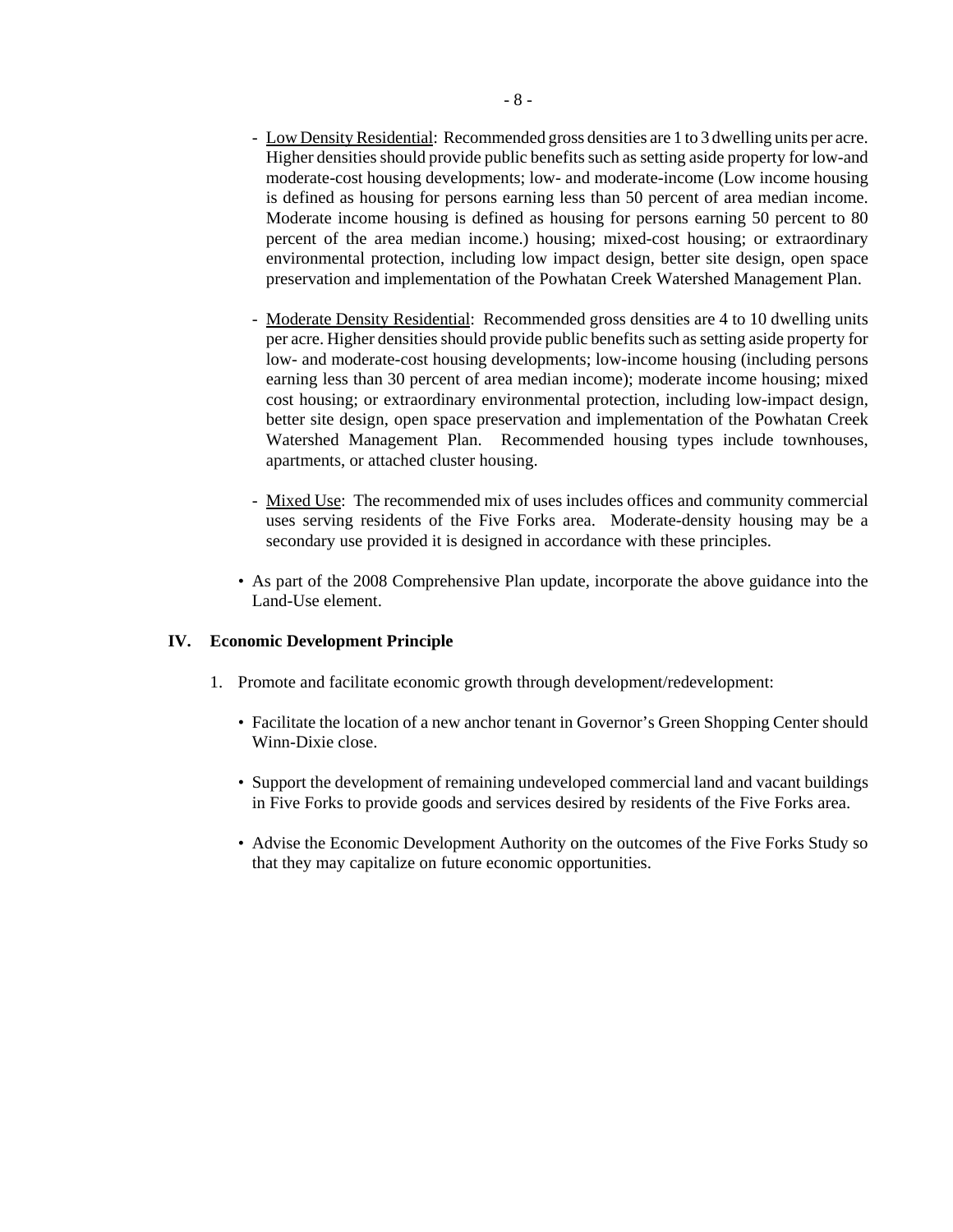Bruce C. Goodson Chairman, Board of Supervisors

\_\_\_\_\_\_\_\_\_\_\_\_\_\_\_\_\_\_\_\_\_\_\_\_\_\_\_\_\_\_\_\_\_\_\_

ATTEST:

Sanford B. Wanner Clerk to the Board

\_\_\_\_\_\_\_\_\_\_\_\_\_\_\_\_\_\_\_\_\_\_\_\_\_\_\_\_\_\_\_\_

Adopted by the Board of Supervisors of James City County, Virginia, this 28th day of September, 2004.

fiveforkredev.res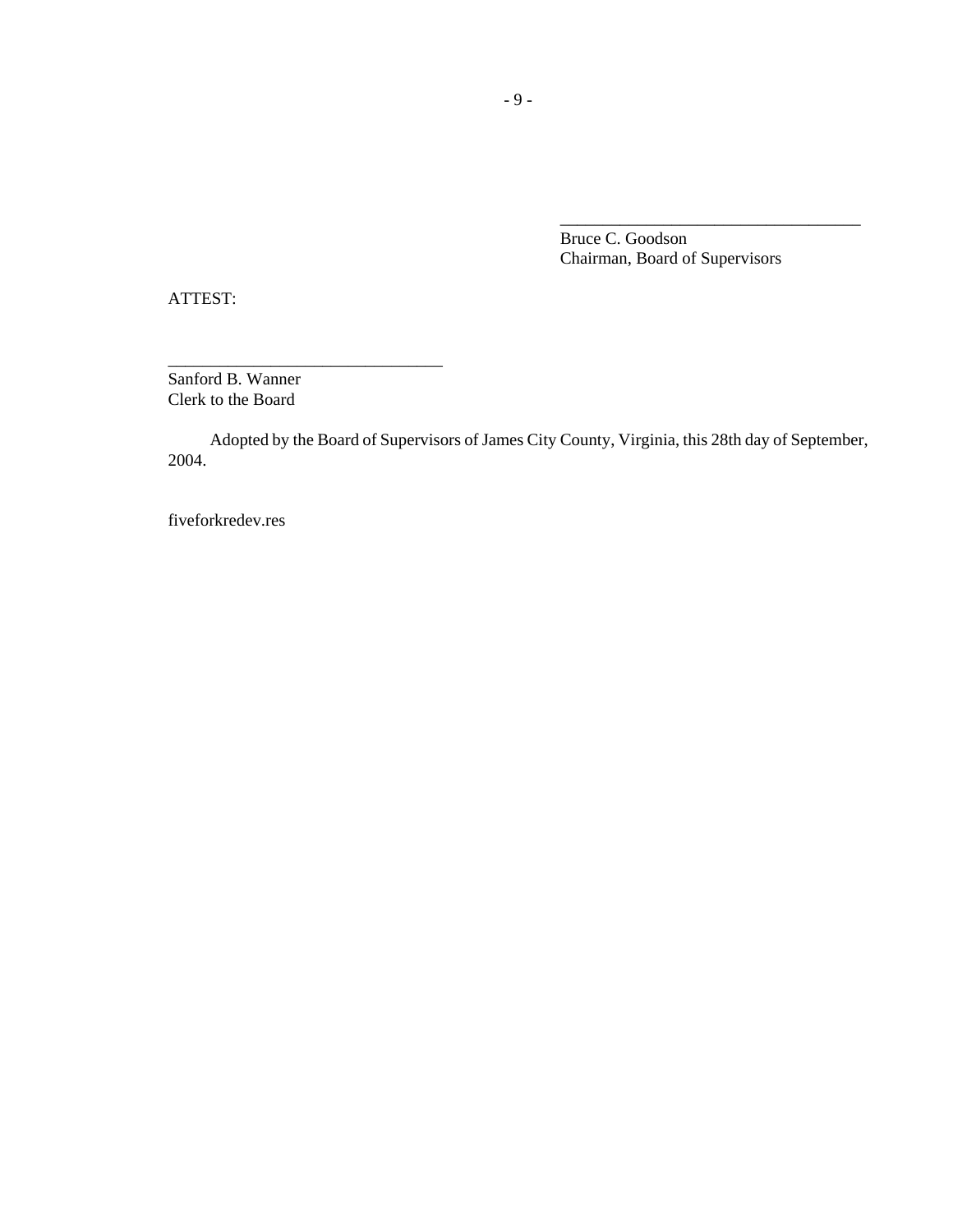| DATE:    | September 28, 2004                                               |
|----------|------------------------------------------------------------------|
| TO:      | The Board of Supervisors                                         |
| FROM:    | Matthew D. Arcieri, Planner<br>Ellen G. Cook, Planner            |
| SUBJECT: | Request for Speed Limit Reduction - Ironbound Road at Five Forks |

l

Transportation Principle I.1 of the Primary Principles for the Five Forks Area of James City County recommends reducing the speed limit to 35 mph along John Tyler Highway and Ironbound Road in the Five Forks area. A reduction in speed limit will improve traffic flow through the intersection of Ironbound Road and John Tyler Highway, and have a secondary benefit of increasing pedestrian and bicyclist safety in the Five Forks area.

Currently, Ironbound Road has a posted speed limit of 45 mph at the intersection. John Tyler Highway already has a posted speed limit of 35 mph. The attached resolution requests the Virginia Department of Transportation (VDOT) Resident Engineer to lower the speed limit on Ironbound Road to 35 mph approximately half a mile in each direction from the intersection with John Tyler Highway. The exact location of the reductions would be determined by VDOT. No change is needed for John Tyler Highway.

Staff recommends adoption of the attached resolution.

Matthew D. Arcieri

\_\_\_\_\_\_\_\_\_\_\_\_\_\_\_\_\_\_\_\_\_\_\_\_\_\_\_\_\_\_\_\_

\_\_\_\_\_\_\_\_\_\_\_\_\_\_\_\_\_\_\_\_\_\_\_\_\_\_\_\_\_\_\_\_

\_\_\_\_\_\_\_\_\_\_\_\_\_\_\_\_\_\_\_\_\_\_\_\_\_\_\_\_\_\_\_\_\_\_

Ellen G. Cook

CONCUR:

O. Marvin Sowers, Jr.

MDA/EGC/gb speedreduce.mem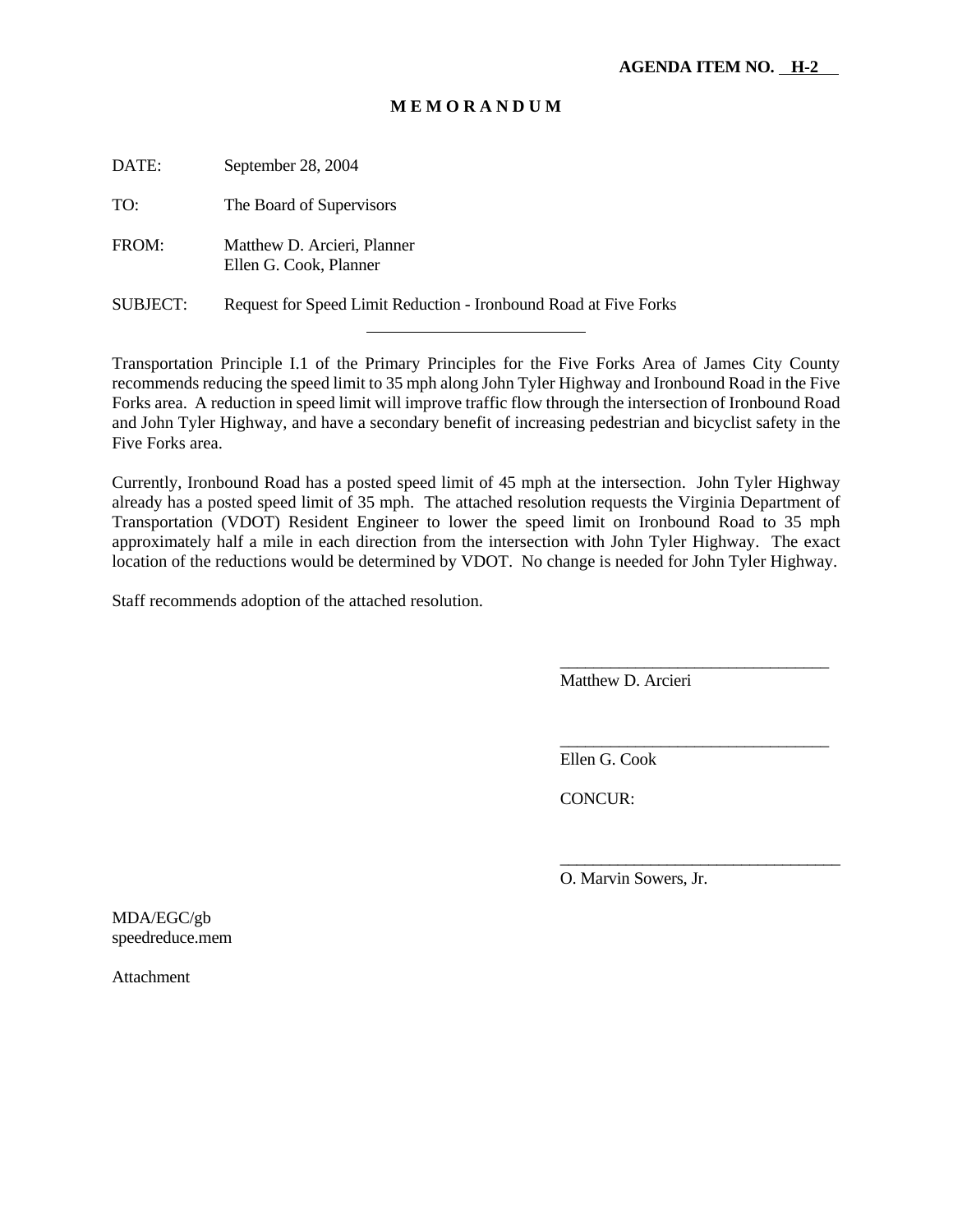#### REQUEST FOR SPEED LIMIT REDUCTION - IRONBOUND ROAD AT FIVE FORKS

- WHEREAS, on September 28, 2004, the James City County Board of Supervisors adopted the Primary Principles for the Five Forks Area of James City County to guide recommendations and decisions in future land use cases and other development activity in the Five Forks area; and
- WHEREAS, Transportation Principle I.1 recommends lowering the speed limit to 35 mph approximately half a mile in each direction from the intersection of Ironbound Road and John Tyler Highway; and
- WHEREAS, in combination with other recommended improvements, a reduction in vehicle speed will improve traffic flow through the intersection of Ironbound Road and John Tyler Highway; and
- WHEREAS, a reduction in vehicle speed will have a secondary benefit of increasing pedestrian and bicyclist safety in the Five Forks area.
- NOW, THEREFORE, BE IT RESOLVED that the Board of Supervisors of James City County, Virginia, does hereby request that the Virginia Department of Transportation Resident Engineer reduce the speed limit on Ironbound Road to 35 mph approximately half a mile in each direction from the intersection with John Tyler Highway.

Bruce C. Goodson Chairman, Board of Supervisors

\_\_\_\_\_\_\_\_\_\_\_\_\_\_\_\_\_\_\_\_\_\_\_\_\_\_\_\_\_\_\_\_\_\_\_\_

ATTEST:

Sanford B. Wanner Clerk to the Board

\_\_\_\_\_\_\_\_\_\_\_\_\_\_\_\_\_\_\_\_\_\_\_\_\_\_\_\_\_\_\_\_

Adopted by the Board of Supervisors of James City County, Virginia, this 28th day of September, 2004.

speedreduce.res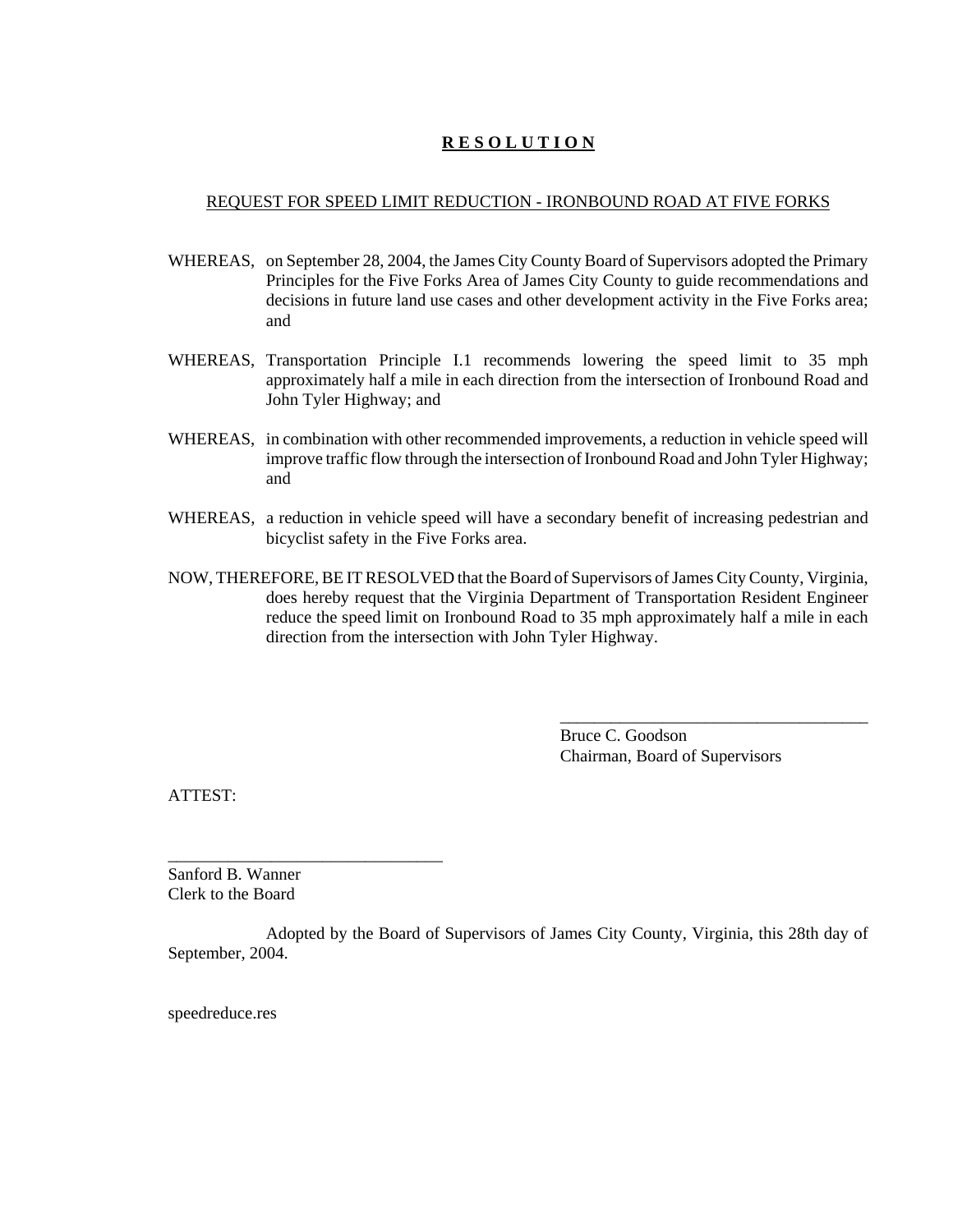DATE: September 28, 2004

TO: The Board of Supervisors

FROM: Sanford B. Wanner, County Administrator

l

SUBJECT: High School Bond Referendum

The Board of Supervisors has been an active partner in planning for a new high school. The site for the proposed school was acquired by the County from TMB Services Corp., in 1996 and 2003. Last year, the Board and the Schools identified this land as the preferred site for a third high school. Over the past five years, the Board has set aside funds to cover the increased debt service of the new school without an increase in the tax rate.

On November 2, 2004, the voters of James City County will be asked to authorize General Obligation Bonds not to exceed \$39,820,000 to finance the construction of the new high school. If passed, the Board will be able to use this least expensive and most flexible form of debt financing to invest in this needed community facility.

The attached resolution supports the construction of the new high school and endorses the use of General Obligation Bonds as the best way to finance it. Staff recommends approval of the attached resolution.

Sanford B. Wanner

\_\_\_\_\_\_\_\_\_\_\_\_\_\_\_\_\_\_\_\_\_\_\_\_\_\_\_\_\_\_\_\_

SBW/gb HSreferendum.mem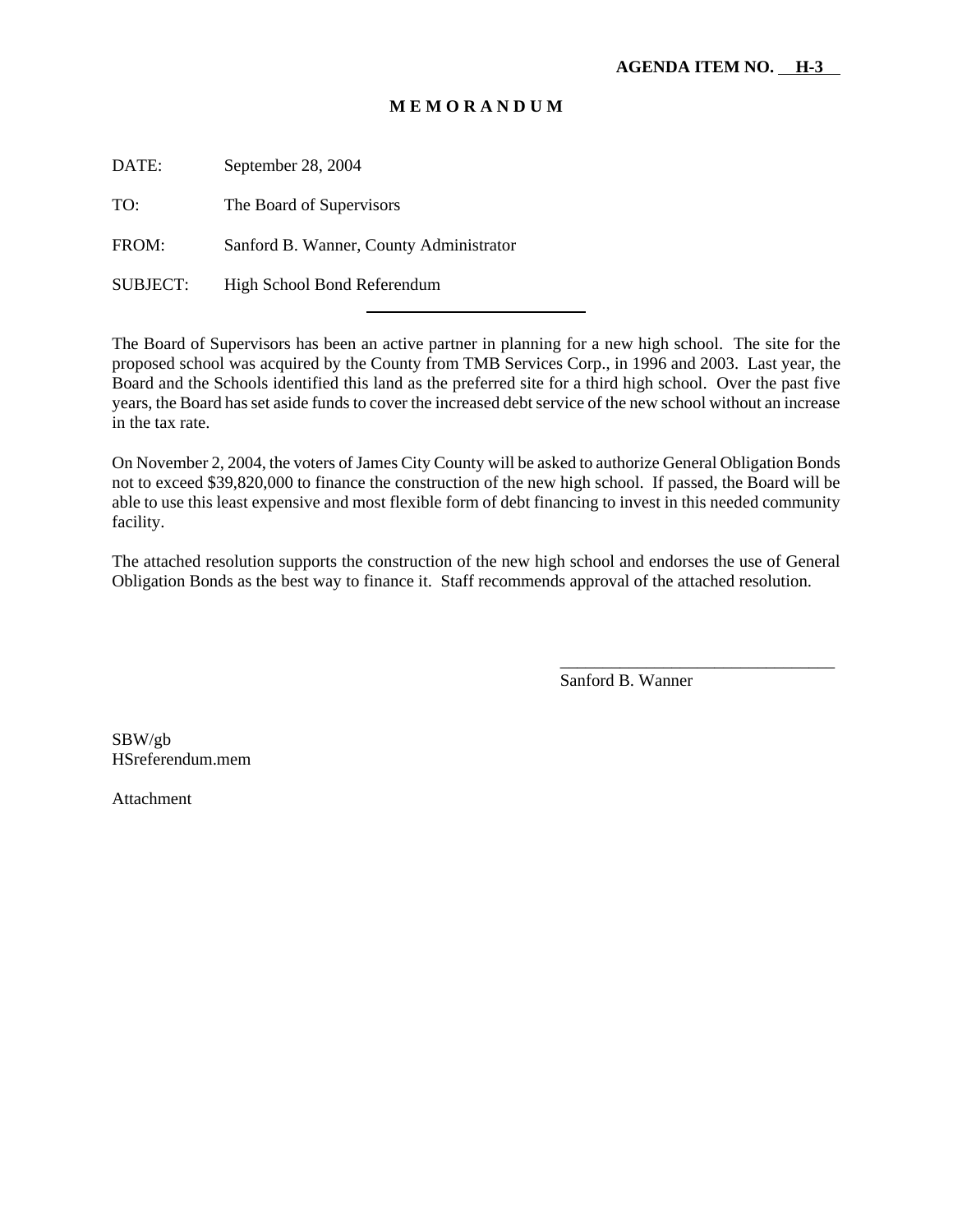#### HIGH SCHOOL BOND REFERENDUM

- WHEREAS, the Board of Supervisors of James City County has approved a referendum question on the ballot for the November 2, 2004, general election; and
- WHEREAS, that question seeks voter approval to borrow up to \$39,820,000 to fund the County's share of the costs of a new high school; and
- WHEREAS, the General Obligation Bonds the County could issue, if approved by the voters, would be the least expensive and most flexible form of financing the County could obtain; and
- WHEREAS, new taxable growth, annual reductions in current debt service, and previously dedicated funds will allow the County to issue additional debt for a new high school without an increase in the tax rate; and
- WHEREAS, the Board of Supervisors has dedicated the equivalent of two cents of the existing real property tax collections, approximately \$1.3 million annually and increasing, toward the increased operating costs of the new high school when it is expected to open in August, 2007; and
- WHEREAS, current high school enrollment exceeds the capacity of the two existing high schools by more than 500 students and growth in high school enrollment over the past two years has been 350 students; and
- WHEREAS, the Williamsburg-James City County Public Schools has previously identified Countyowned property at Warhill as the site of this new high school; and
- WHEREAS, the Board of Supervisors has endorsed the co-location of the Historic Triangle Campus of Thomas Nelson Community College to more efficiently use the resources of both the high school and the community college for the benefit of the County residents; and
- WHEREAS, the City of Williamsburg has been an active partner in the planning of this new school and will pay a portion of the costs of construction, based on a formula determined by percentage of enrollment; and
- WHEREAS, the proposed high school will provide needed job training opportunities, in partnership with Sentara and Thomas Nelson Community College, in fields such as health services, electronics and information technology.
- NOW, THEREFORE, BE IT RESOLVED that the Board of Supervisors of James City County, Virginia, hereby supports the construction of a new high school, partly funded by General Obligation Bonds as the least expensive and most flexible method of financing the project, to meet the needs of the community.